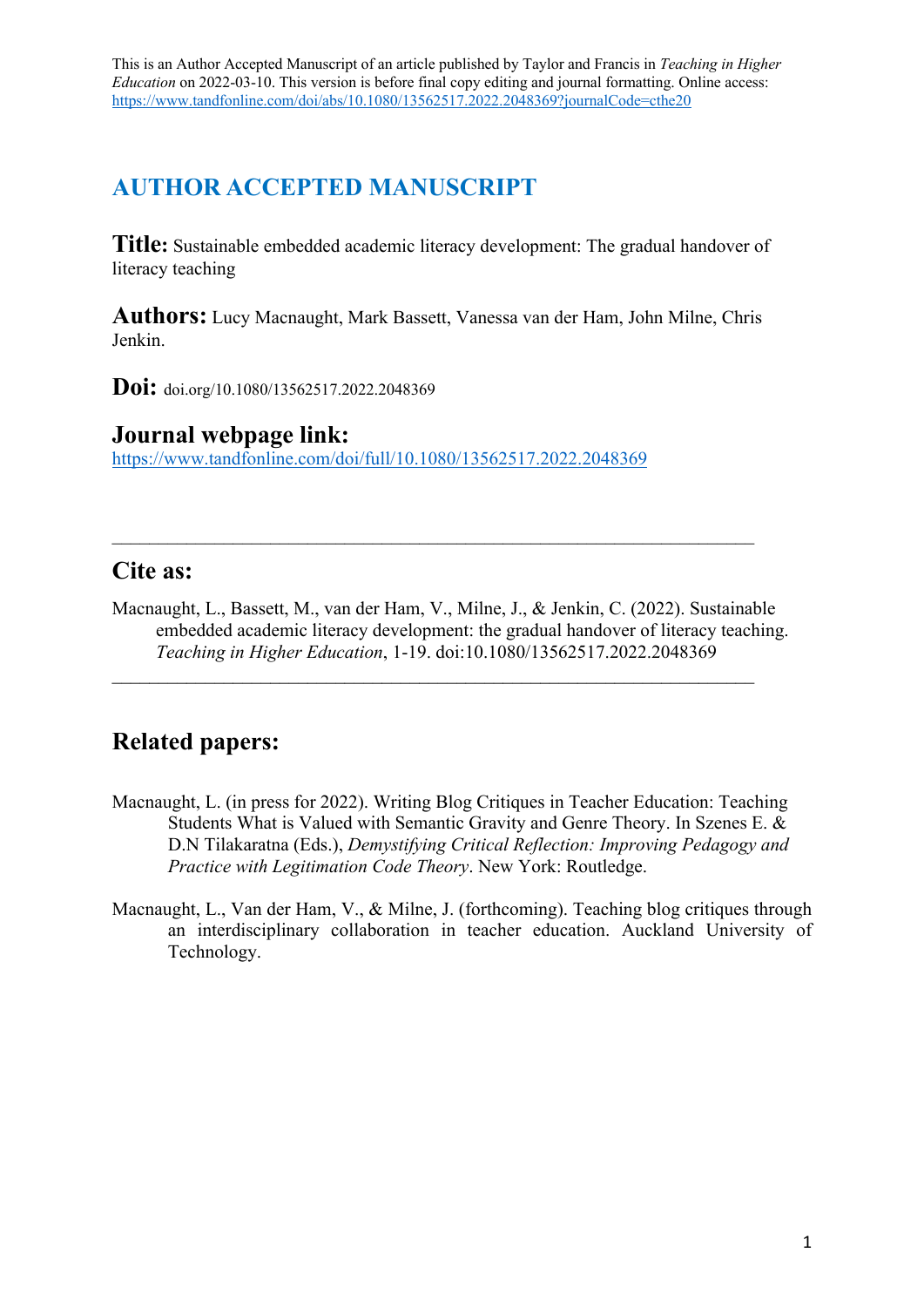## **Abstract**

This study reports on a four-year project to embed academic literacy within one core course of a Bachelor of Education program. It involves an interdisciplinary collaboration between learning advisors, as literacy specialists, and lecturers, as subject specialists. It examines their roles and responsibilities and lecturers' perspectives when handing over the teaching of academic literacy to them. Data encompasses interviews with lecturers, meeting notes, and cohort statistics about assessment grades. Discourse analysis with theory from Systemic Functional Linguistics identifies the shifting contributions of the collaborators and how lecturers evaluate their experiences. Findings suggest that handover is smooth when it is done gradually and involves intensive prior collaboration. However, the contrasting views of the lecturers raise questions about what is optimal for students. Although limited, data indicates that reductions in resubmission rates and students achieving in the minimal passing range cooccur with the addition of mini videos about reading and writing critically.

# **Key words**

academic literacy development, embedded literacy, interdisciplinary collaboration, systemic functional linguistics, appraisal theory

# **Introduction**

An embedded or integrated approach to academic literacy development involves teaching literacy within courses and programs as part of the core curriculum (Baik and Greig 2009; Maldoni 2018; Wingate 2019). It is widely regarded as optimal for students as it focuses on the specific discourses of their discipline (Clarence 2016; Chanock et al. 2012; Maldoni and Lear 2016; Murray and Nallaya 2016; Thies et al. 2014; Skillen and Mahony 1997; Wingate and Tribble 2012). This includes discipline-specific ways of **'**reading, evaluating information, as well as presenting, debating and creating knowledge through both speaking and writing**'** (Wingate 2018, 350). To this practical definition of academic literacy, scholars have long argued for the inclusion of multimodal resources, such as intonation, body language, sound, music, and a wide range of visual meanings (see a comprehensive historical review in Mills and Unsworth 2017). With embedding, the teaching and learning of these literacies occurs during lecture or tutorial times and aims to anticipate what students need to draw on and develop for their assessments. In terms of outcomes for students, a growing body of research shows that an embedded approach contributes to improved assessment grades (Hunter and Tse 2013; Kennelly, Maldoni, and Davies 2010), higher pass rates (Allan, McWilliams, and Raleigh, Forthcoming; Hirst et al. 2004; Maldoni 2018), reduced assessment task resubmissions (Bassett, Forthcoming) and reduced re-sit rates (Hammill 2007). Overall, an embedded approach aims to reach and benefit all students within a cohort.

Many universities, however, are still operating from a remedial/support perspective (Arkoudis and Harris 2019). This manifests in positioning academic literacy development as marginalised service-oriented activity where the responsibility for teaching and learning academic literacy is commonly **'**shunted off into special units**'** (Hyland and Shaw 2016, 4). The provision of literacy teaching also tends to focus only on specific groups of learners, such as students who have been identified as needing remedial support (Skillen et al. 1998). Teaching is most often provided via individual appointments with learning advisors (Breen and Protheroe 2015; Evans,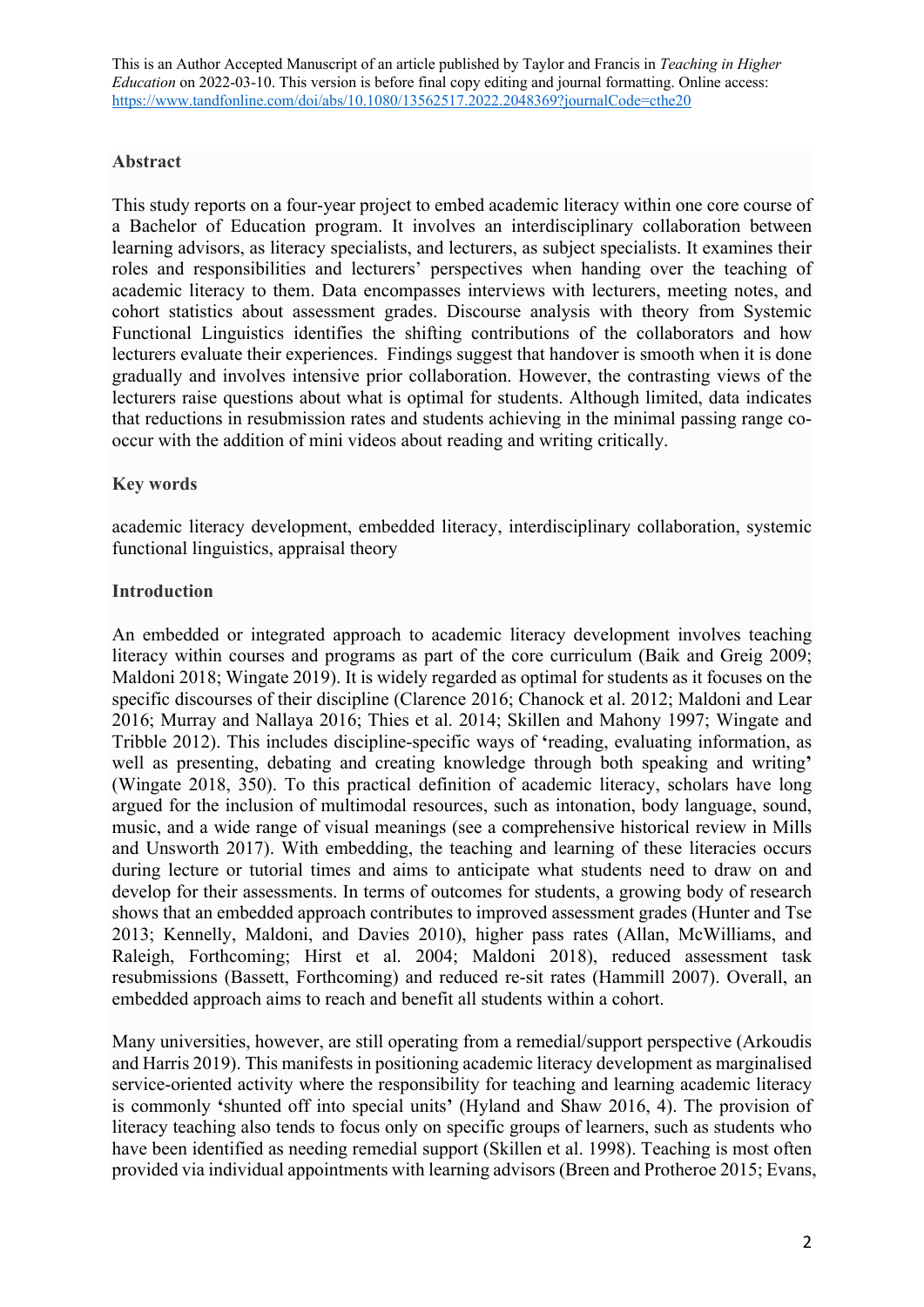Henderson, and Ashton-Hay 2019) and through additional workshops that are not part of the core curriculum (Baik and Greig 2009; Reid and Gao 2015). Such adjunct provision has been shown to result in low student engagement with literacies learning (Harris 2016). Reasons for low engagement include students perceiving these 'bolt-on' sessions(Wingate, 2006) as having no academic value (Drummond, Nixon, and Wiltshire 1998), no relevance (Durkin and Main 2002), or as an embarrassing option because of the remedial connotations (Turner 2004). Such barriers to academic literacy development are addressed when it is designed into courses and programs.

One significant challenge with an embedded approach is that the disciplinary discourse knowledge of lecturers may be tacit (Bury and Sheese 2016; Elton 2010). Although lecturers are part of discourse communities (Gee, 1996) and have been shown to play a crucial role in their students' participation in these communities (Donahue 2010; Lea and Street 1998), they have not necessarily had experience with precisely identifying and explicitly teaching the literacy demands of the assessment tasks that they set for students (McGrath, Negrettti, and Nicholls 2019). This is not surprising as academic literacy development commonly falls within fields of research and practice within applied linguistics, or, more eclectically, English for Academic Purposes (Hood 2016). Teachers and researchers in these fields have been 'consistently at the front line' of theoretical developments to excavate what students are expected to know and create, as well as innovative practices for teaching this knowledge (Hyland and Shaw 2016, 2). Literacy specialists are, therefore, well-placed to collaborate with faculty. Such collaboration can focus on tailoring academic literacy development to specific assessment tasks (Clarence 2012; Jacobs 2007; Thies et al. 2014; Wingate, Andon, and Cogo 2011), and to the broader graduate attributes, graduate qualities, or generic competencies that appear in graduate profiles (Macnaught, Forthcoming).

Past research involving collaboration between subject specialists (hereafter 'lecturers') and literacy specialists (hereafter 'learning advisors' abbreviated as 'LAs') has identified a range of responses to embedded practices. From the perspective of some LAs, lecturers should be involved in teaching academic literacy because they are the ones with disciplinary expertise (Hunter and Tse, 2013; Jacobs 2007) and knowledge of theirstudents(Chanock 2013; Wingate, Andon, and Cogo 2011). Some lecturers, however, self-critique that they do not possess sufficient relevant knowledge and skills to teach embedded literacy (Bailey 2010; Jenkins and Wingate 2015; Mostert and Townsend 2016), have concerns about adding to existing heavy workloads (Murray and Nallaya 2016; Thies 2016), or see literacy teaching as someone else's responsibility (Hallett 2021; Moon, Ruggles Gere, and Shultz 2018). In contrast, other lecturers see themselves as teachers of both disciplinary and language content (Olsson et al. 2021; Stewart and Perry, 2005), finding such teaching not only enjoyable (Mostert and Townsend, 2016), but also beneficial for better understanding how their students experience learning within their disciplines (Clarence 2012; Maldoni 2017; Zappa-Hollman 2018). Indeed, some lecturers, such as Olsson and colleagues (2021), have taught themselves how to teach academic literacy without any involvement from LAs. Such enthusiasm is rarely reported in the literature. Even less clear is what contributes to lecturers being willing and confident with embedding academic literacy in their courses.

While more research is needed on the process of how LAs and lecturers collaborate, there are also operational constraints to consider. Perhaps the most significant constraint is that institutional investment in academic literacy development is typically low (Devereux et al.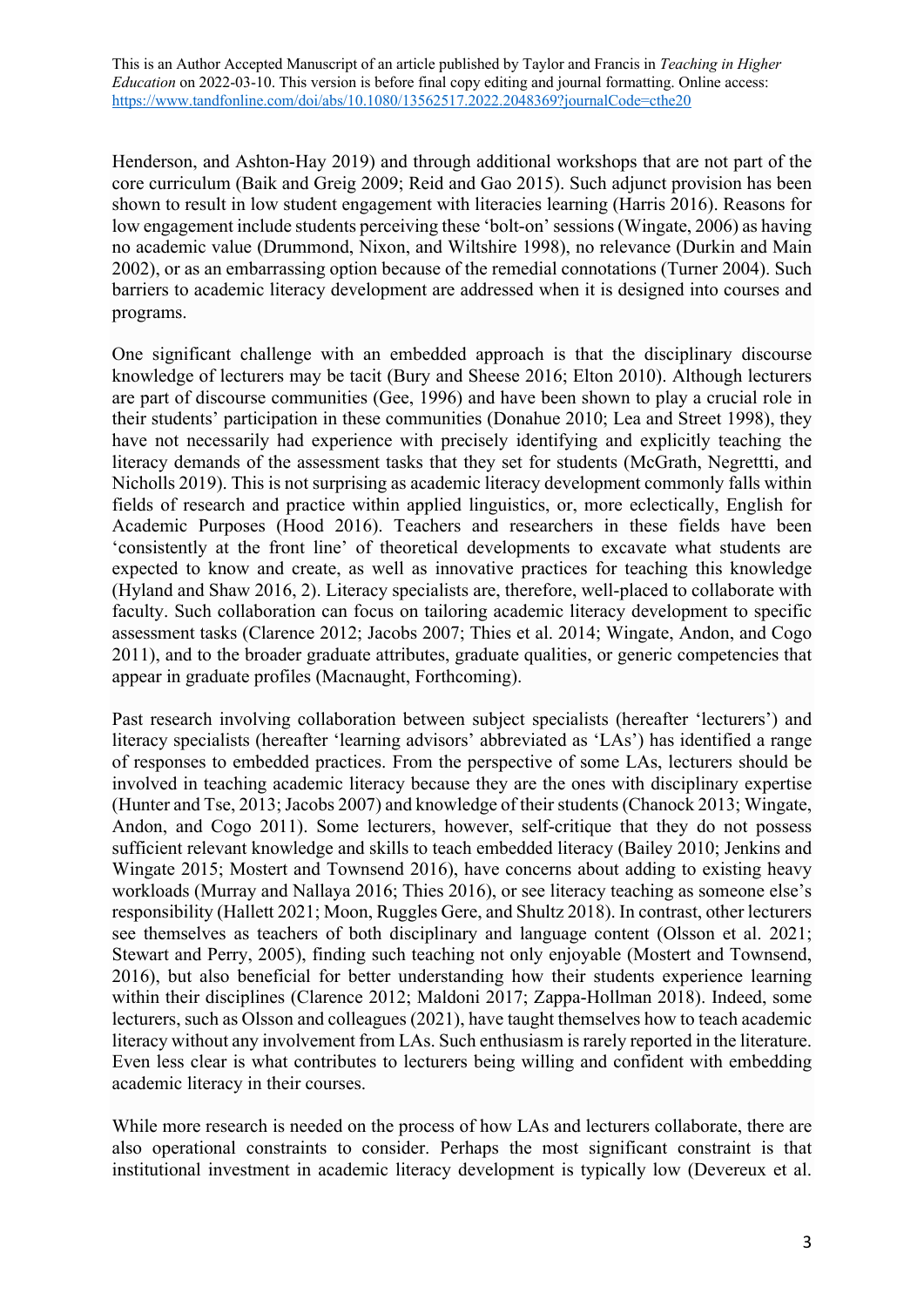2018; Jones, Bonnano, and Scouller 2001; Li 2020). This is evident in the low ratios of LAs to students at higher education institutions. In a report of 42 Australian universities, the average ratio of LAs to students in Australia is 1:3595 (Ashton-Hay, Barthel, and Muller 2021). At the authors' own institution, Auckland University of Technology, an annual report of student numbers (Auckland University of Technology 2020) and a staff webpage, viewed on November 1<sup>st</sup>, 2021, shows a ratio of 1:2696. In other universities and polytechnics in Canada, New Zealand, Scotland and the UK, correspondence with LAs provided approximate figures from which to calculate indicative ratios (see Appendix 1). Ratios of up to one learning advisor for over 5700 students point to the seemingly insurmountable problem of equitably and effectively providing academic literacy development for all students. LAs simply cannot work with lecturers in all courses and programs in their institutions.

The reality of low investment raises the issue of how embedded practices can be done sustainably. This paper examines one option where LAs gradually 'hand over' teaching and learning materials to lecturers (e.g., Blake and Pates, 2010). It reports on specific ways in which roles and responsibilities shifted over time and examines the experiences of lecturers involved in that process. The perspective of lecturers also extends to their reflections about the assessment outcomes of students. Overall, this paper aims to generate new knowledge about how embedded practices can be shaped by intensive collaborations but also be designed with an exit strategy so that the teaching is more sustainable.

# **Context and Methodology**

The research reported on in this paper is from a project called Sustainable Embedded Academic Literacy (SEAL). This project is approved by Auckland University of Technology Ethics Committee (AUTEC), project number 19/204. It involves a four-year (2017-2020) collaboration between LAs and faulty lecturers within a Bachelor of Education program at Auckland University of Technology (AUT). The collaboration centres on a second-year course, titled, Principles of Learning and Teaching (EDUC651), taught once a year as part of the core curriculum. The SEAL project tracks four consecutive iterations. During this time, the same lecturer was the course leader.

The two assessment tasks in EDUC651 involve student teachers critiquing a published blog and writing a series of blog posts. Initially, the teaching materials to support students with these assessments predominantly focused on the structure and essential parts of a blog critique and blog post. In 2019, additional resources were created to further guide students with critically reading blogs. This included identifying how examples of classroom practices in blogs related to theoretical constructs, and also identifying and responding to the points of view represented in the blogs. The core teaching materials were also segmented into mini videos. Students thus had access to teaching about the academic literacy related to their assessment through attending lectures and watching complementary videos through the Learning Management System.

This research constitutes a longitudinal qualitative case study. It focuses on the researchers' immediate environment and in-depth examination of an educational practice (Merriam, 2009). The researchers involved in this case study are all involved in EDUC651. John Milne is a lecturer in the School of Education and was the course leader for EDUC651 from 2016 through to 2021. Chris Jenkin, a senior lecturer in the School of Education, shared the teaching load with John during 2019. In their role as researchers and research participants, John and Chris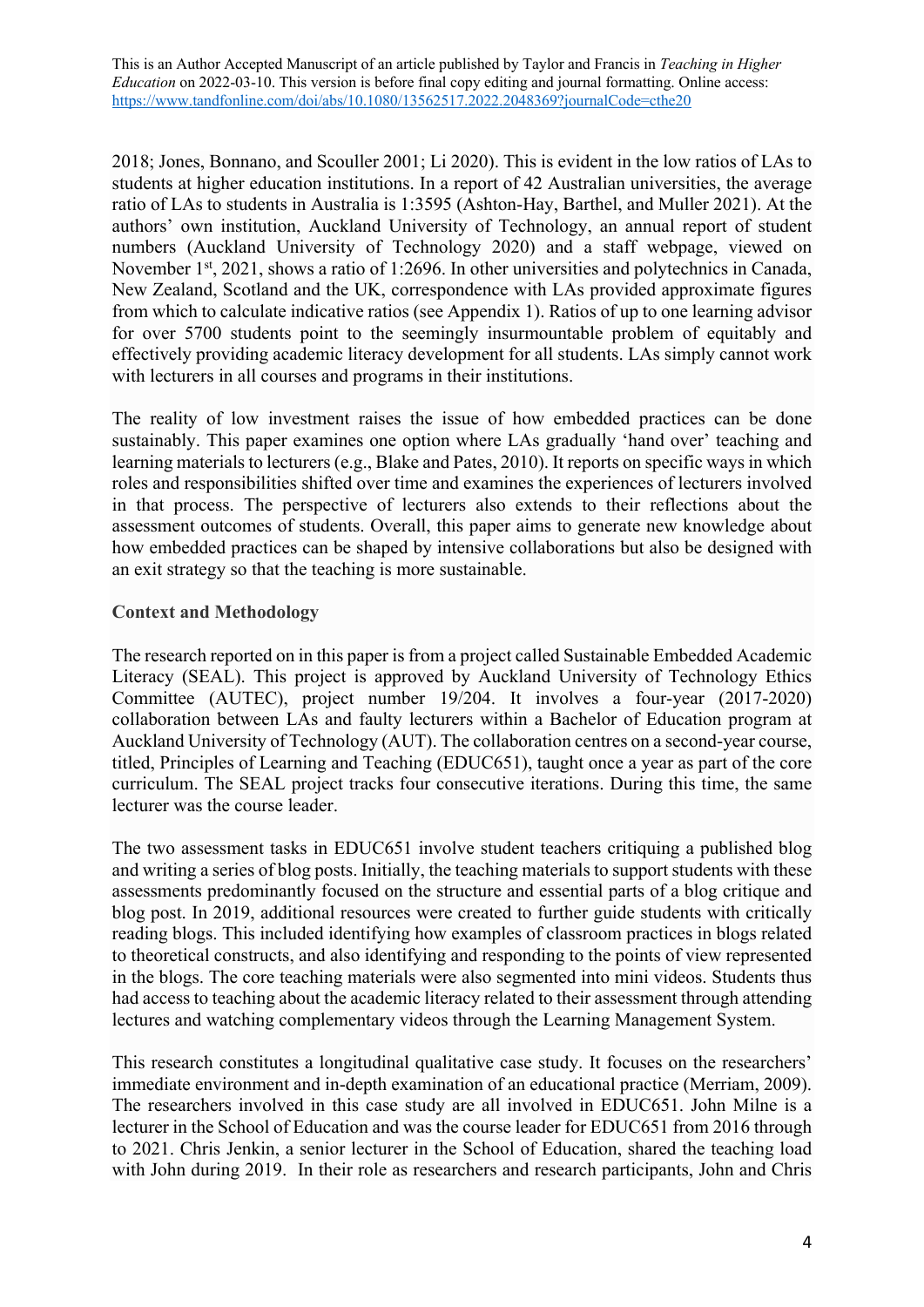undertook interviews to reflect on their experiences of embedding academic literacy (see more detail below). The other researchers are LAs from the Learning Success team at AUT. They are involved in the design and teaching of academic literacy in EDUC651, across the wider Bachelor of Education program, as well as other courses and programs at AUT. A central reason for investigating such collaborations is the potential for LAs to 'get stuck' wherever they teach. In other words, if they are always part of teaching during lecture and tutorial time, then LAs have less time to work in other courses and programs. In the context of small teams of LAs being tasked with academic literacy provision across universities (in face to face and online teaching as well as teaching through online materials, such as mini videos), there is thus an urgent need to critically investigate practices that may be more sustainable.

This case is an exemplar of a recurrent phenomenon (Duff 2014), namely an interdisciplinary collaboration that focuses on the embedding of academic literacy within a tertiary course. In addition to the focus on collaboration over time, this study also facilitates understanding of other phenomena. Forthcoming publications investigate the literacy demands for specific types of assessments, such as blog critiques (see Macnaught, Forthcoming), and the process for tailoring teaching to these tasks (see Macnaught, et al, Forthcoming). Thus, as Tann and Scott (2021) have similarly argued, this study has properties of what Stake (2005) refers to as an *intrinsic* and *instrumental* case study.

The data collection period spanned June 2017 to December 2020. To capture how the collaboration unfolded over time, the first data set included collaboration notes created by LAs, and audio-recorded meetings between LAs and the course leader. These meetings occurred as part of the collaborative process of creating teaching materials and reflecting on what was taught. A typical collaboration cycle for one semester is represented in Figure 1 and explained in detail in Macnaught and colleagues (forthcoming). At the conclusion of the SEAL project, the researchers most involved in teaching during the project met to review the specific ways in which their roles had changed over time.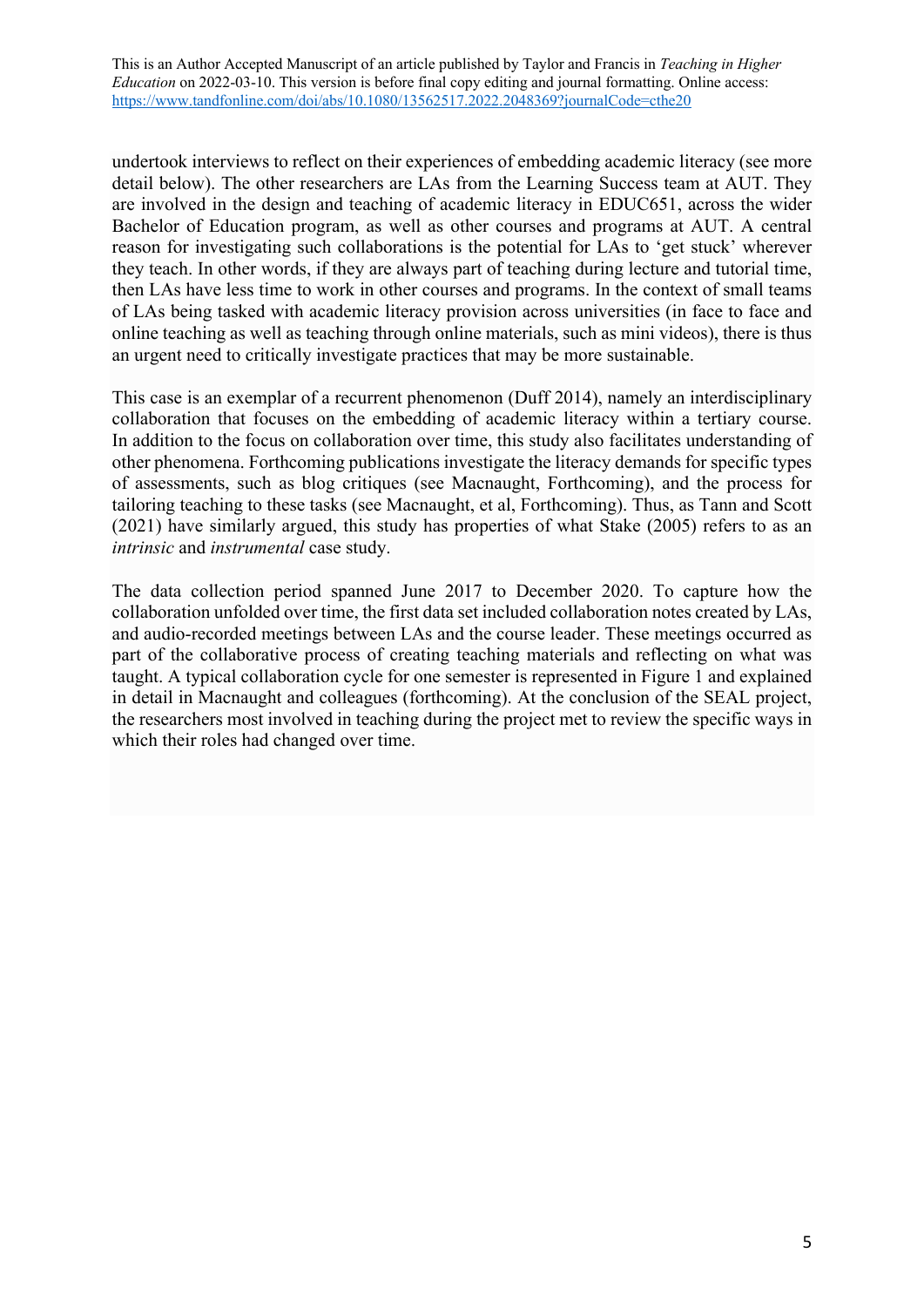

Figure 1. A collaboration cycle for embedded academic literacy development (Macnaught, Van der Ham, Milne, 2021)

Discourse analysis of the meeting notes and transcriptions of the audio-recorded meetings established the contribution of collaborators and the chronological sequence of how the teaching materials were created and used. This was achieved through analysis that drew on the applied linguistic tradition of Systemic Functional Linguistics (SFL) to identify who did specific actions (Halliday and Matthiessen 2004). Additionally, theory about language to connect series of ideas and events (Martin and Rose 2007; Martin 1992) was used to identify when specific things were created. Previously we have used similar analysis to establish a typical collaboration cycle (See Figure 1), however, in this paper, it was used for tracking possible changes in the contributions of collaborators across the duration of the project.

The second data set focused on the experiences of the lecturers. The notion of 'hand over' suggests that lecturers may be willing and confident with teaching the academic literacy in their courses. In order to investigate the extent to which this may or may not be the case, data included audio-recorded interviews with each of the two lecturers. The semi-structured interviews occurred after the third iteration of EDUC651 at the end of 2019. During this third iteration, the lecturers had the opportunity to teach some or all of the lectures about academic literacy related to blog critiques and writing blog posts. The discourse analysis of the interview transcripts focused on how the lecturers expressed value related to their teaching experiences and collaboration with the LAs. Specifically, it drew on the system of attitude in SFL theory to consider the stance or position that speakers and writers take up as they communicate (Martin and White 2005). A well-established coding scheme (see Martin and White 2005; Hood 2010; Szenes and Tilakaratna 2021) was used, as shown in Appendix 2 with sample analysis in Appendix 3.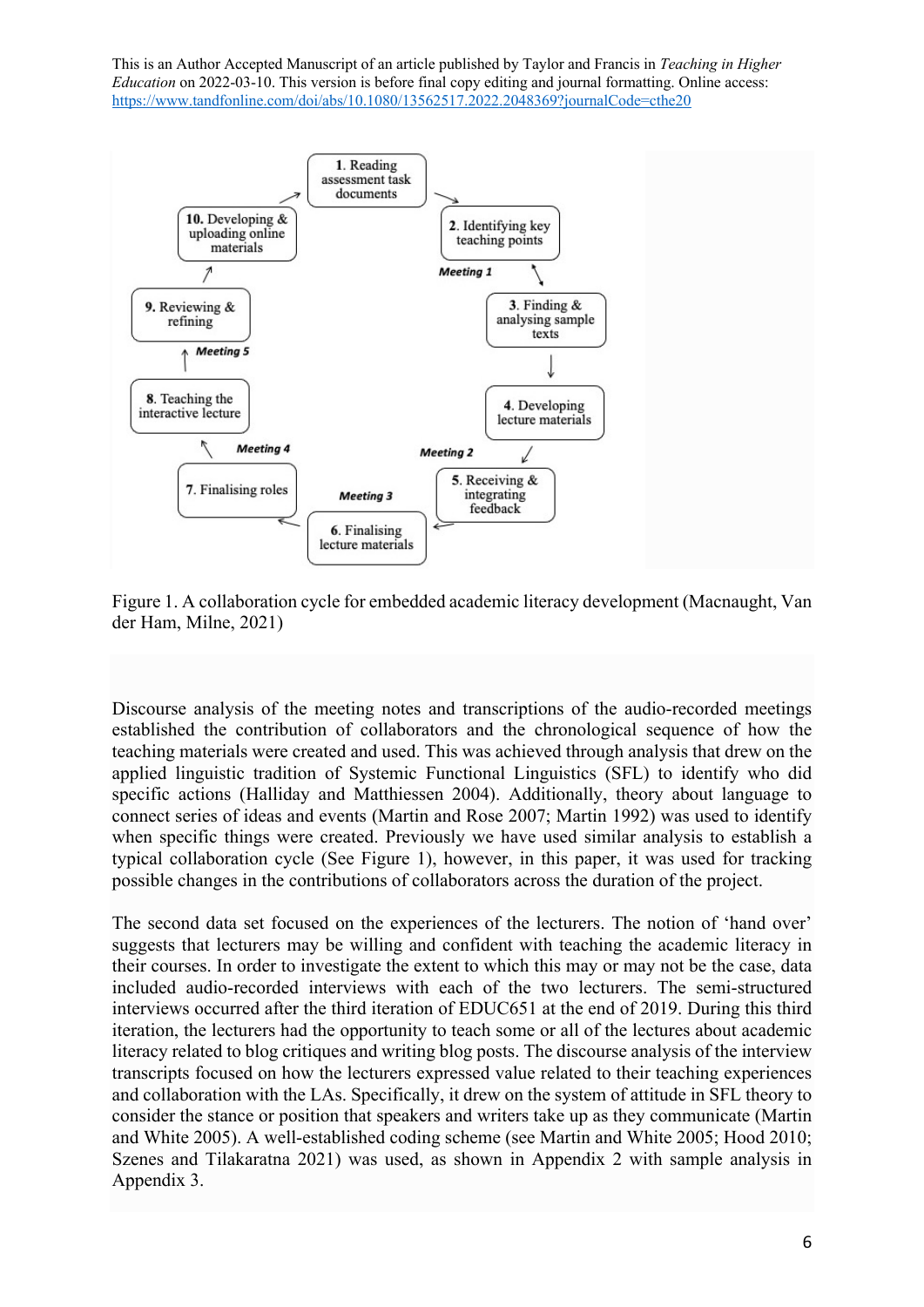The third data set focused on the assessment outcomes of students. This data was accessed in the Learning Management System and collated by the ICT Application Support unit at AUT. It was provided to the researchers in a de-identified form within an excel spreadsheet. It included the grade distributions for each assessment task, as awarded to each cohort, every year, e.g., the percentage of students in 2019 who were awarded a grade in the A-range, etc. This data also included the resubmission rates, i.e., the number of students who did not initially pass an assessment but were given the opportunity to improve their work and submit it again for marking. For resubmissions, the maximum grade is a 'pass' or 50%. The resubmission process is critical in the Bachelor of Education program because students must pass every single assessment task to complete their degree. The purpose of collecting this assessment data was to gain an indication of whether any changes in what was taught or who does the teaching correspond to any changes in the distribution of grades and resubmission rates. Overall, the findings generated by these methods are expected to have relevance to wider tertiary contexts where faculty lecturers and LAs investigate different means of academic literacy provision.

## **Findings & Discussion**

This section starts by reporting on findings in relation to the roles and contributions of the lecturers and LAs between 2017 and 2020. It positions these findings in a topology of types of embedded practices and argues that such a representation provides a flexible and dynamic way to understand how collaborations may change over time. Second, it discusses findings in relation to the experiences and perspectives of lecturers. Third, it discusses statistics about the assessment outcomes of students.

#### *Lecturers gradually taking more ownership of the literacy teaching*

Throughout the project there was a gradual shift in the extent to which the course leader took ownership of teaching the academic literacy related to his assessment tasks. In the first iteration (2017), the LA consulted with the lecturer about the assessment task and needs of the students. The course leader found and sought permission to analyse sample texts and the learning advisor conducted the text analysis and created model texts for use in teaching. The LA predominantly designed and taught the lecture herself; however, the course leader was present during class time to answer students' questions and comment further on why something was important. In the second iteration (2018), the course leader worked more closely with the LA to review and refine the teaching sequence and in-class activities. He also observed the LA, as she taught, with the view to eventually taking on the lectures himself. By the third iteration (2019), LAs collaborated more closely with the course leader to further adapt the sample texts for teaching purposes and make additions to the teaching materials. These additions extended the initial focus on modelling the structure and language features of a blog critique to include teaching students how to read blogs critically. The course leader took responsibility for the final content of the lectures. He taught the lectures alone on one campus. On the second campus, both the LA and the lecturer who was newer to EDUC651 taught together: the lecturer explained the assessment outcomes, marking rubric, and contributed to answering questions, while the LA taught content related to critiquing and writing blogs. In this third iteration, the LAs also developed mini videos about the assessment tasks. Finally, in the fourth iteration in 2020 (coinciding with the lockdown periods due to the COVID-19 pandemic), the course leader delivered all the teaching related to academic literacy. The LA was available for discussions, but this was not needed. There was thus a continuity of relationship over four years in which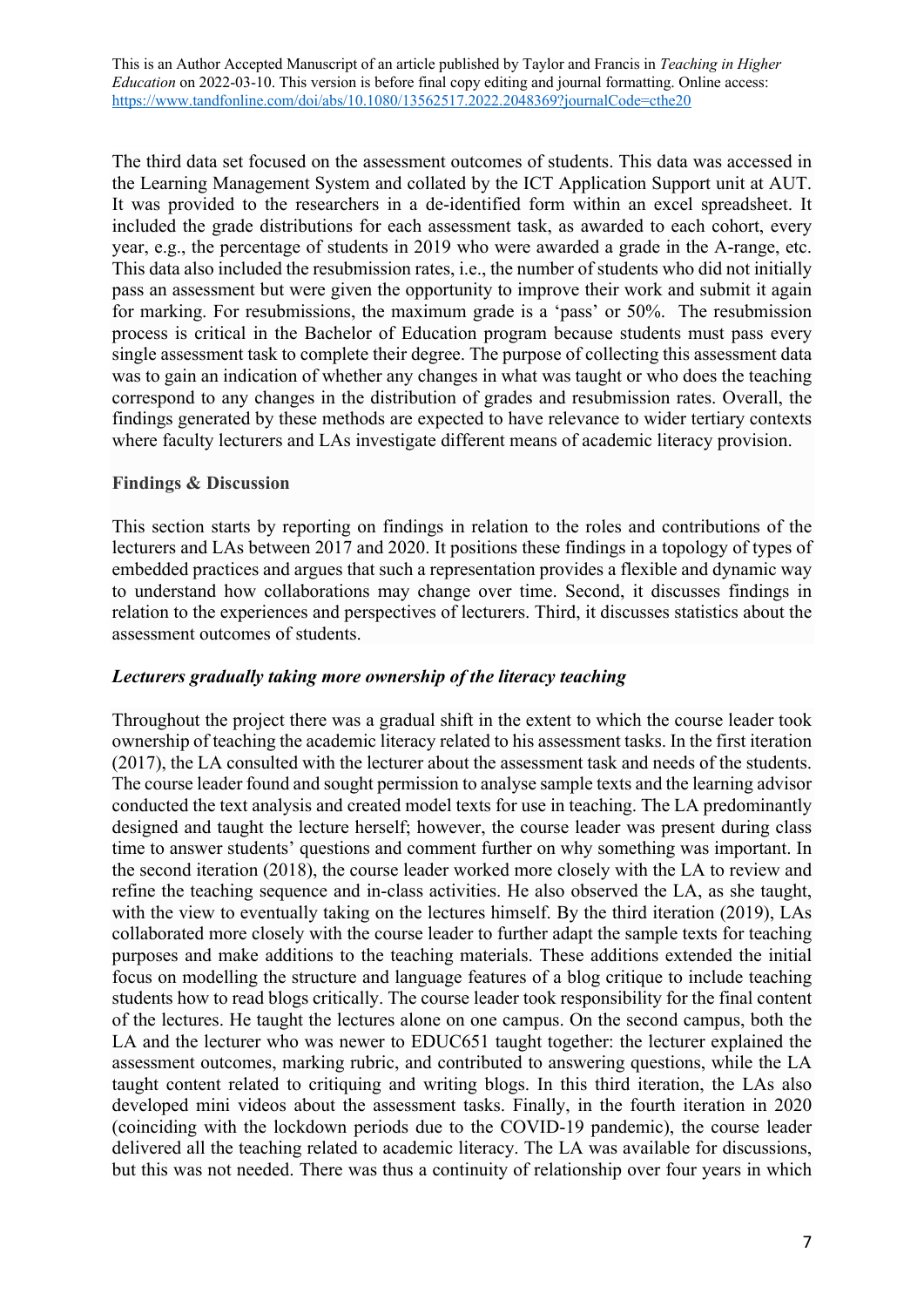the course leader's involvement gradually increased. These contributions from year to year are documented in Table 1. The dash indicates activity that did not occur. The double arrow indicates where something that was created in a past iteration is used again in the next iteration.

| Year/Tasks                              | 2017 | 2018 | 2019 | 2020 |
|-----------------------------------------|------|------|------|------|
| Discussing the assessment task & rubric | both | both | both | >>   |
| Identifying key teaching points         | both | both | both | >>   |
| Finding sample texts                    | CL   | >>   | CL.  | >>   |
| Analysing sample texts                  | LA   | >>   | LA   | >>   |
| Adapting sample texts for teaching      | LA.  | >>   | both | >>   |
| Developing the teaching sequence        | LA   | both | both | >>   |
| Designing in-class activities           | LA.  | both | both | >>   |
| Teaching academic literacy in class     | LA   | LA   | CL   | CL.  |
| Designing & creating online videos      |      |      | LA   | >>   |

Table 1. Shifting contributions from the learning advisor (LA) and the course leader (CL)

These gradual changes in how embedded literacy materials were created and taught are represented in Figure 3. This topology generates four quadrants from the intersection of two clines. The horizontal cline refers to the role of the learning advisor and the lecturer (in this case the course leader) and the extent to which they lead the provision of academic literacy development for the assessment tasks in EDUC651. Here 'teaching' includes face to face or online lectures and the development of materials for students to use online, such as videos. The vertical cline refers to the extent to which the contributions to the design and delivery of teaching and learning materials are more individual or more collaborative. Within the top right quadrant, embedded practices could be described as *guest lecturing and endorsing.* Here, embedded practices are more led by LAs and teaching materials are created more individually by the learning advisor. However, the lecturer discusses the assessment task with the learning advisor prior to material design. He/she is also present during face to face or online teaching to answer student questions and verbally endorse the teaching content, such as adding comments about why something is important. Within the bottom right quadrant embedded practices could be described as *co-designing and observing.* Here, LAs still take more of a leading role in lectures, but both the LA and lecturer are involved in the development and/or refinement of the teaching sequence and in-class activities. Within the bottom left quadrant some collaboration occurs, however, tasks are more distributed in the sense that the collaborators have distinct areas of responsibility, such as the lecturer taking responsibility for lectures and the LAs developing mini videos. Embedded practices in this quadrant could be referred to as *distributed designing and teaching.* Finally, within the top left quadrant, *handing over* refers to embedded practices where the lecturer takes full responsibility for the academic literacy related to the assessment tasks in his/her course and uses or further adapts the materials that were co-developed in previous iterations.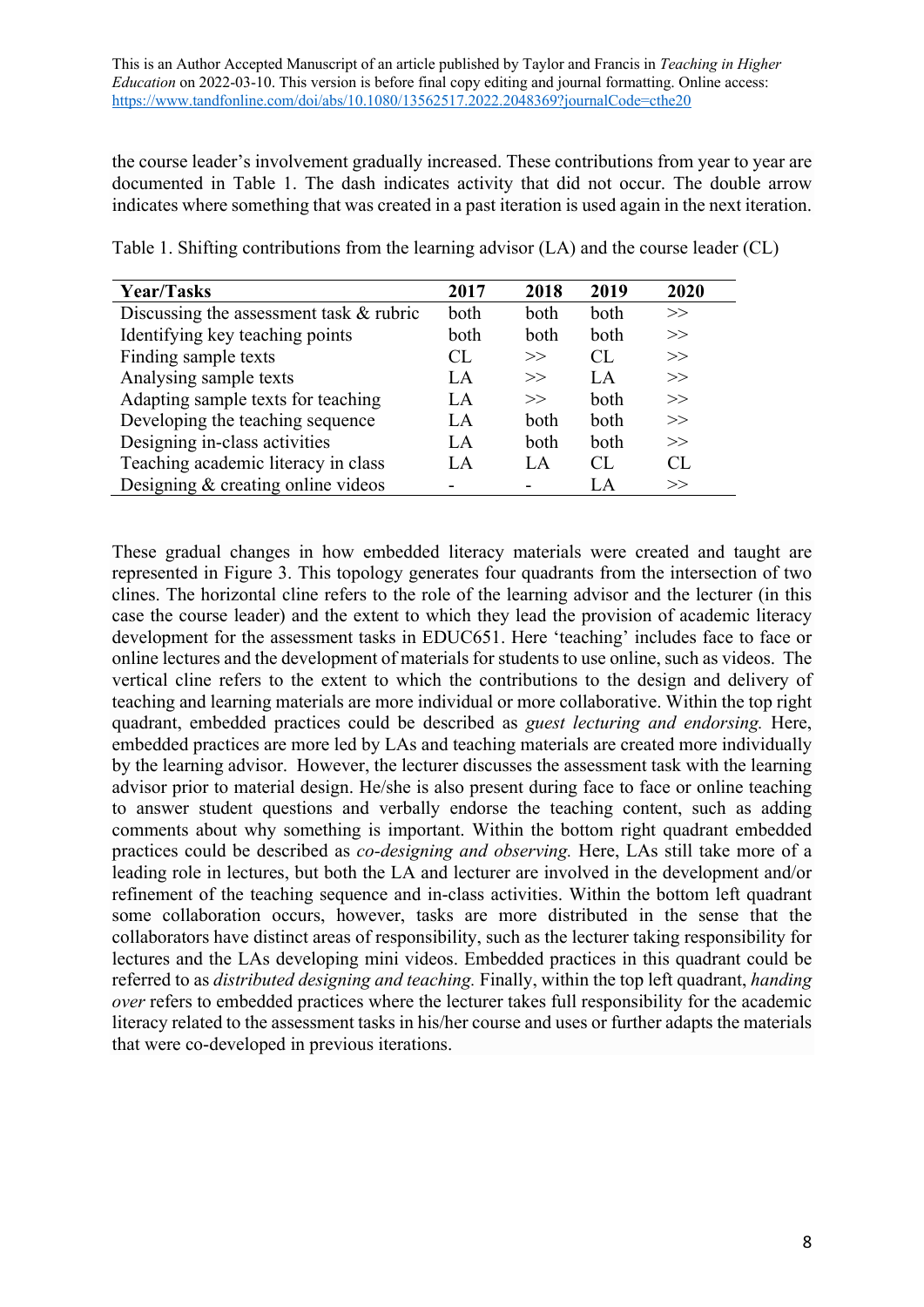

Figure 2. A topology of embedded practices (\*teaching refers to face to face or online lectures and online materials, such as videos).

Past investigations of embedded practices have also identified different configurations of lecturer and learning advisor contributions and areas of responsibility (e.g., Blake and Pates 2010; Harris and Ashton, 2011; Jones, Bonnano, and Scouller 2001; Kennelly, Maldoni, and Davies 2010; Maldoni 2018). However, categorisation has tended to focus on either/or choices, such as the LA teaching, or the lecturer teaching, or both. Such differentiation has not tended to capture changes over time where roles and responsibilities may shift. An advantage with a topological representation of embedded practices is that it easily foregrounds flexibility. It can be used to show that roles are not fixed or that there not necessarily a linear progression towards greater contribution from lecturers.

Overall, these findings show that handing over the teaching of academic literacy to lecturers can be designed into embedded practices. However, it may require an extensive initial collaboration period and an extended timeframe in which the handover is done gradually across multiple iterations of the course. The next section closely considers the experiences and perspective of the lecturers.

#### *Lecturers' experiences and perspectives*

This section reports on findings related to the discourse analysis of interview data, involving the course leader (John Milne) and the second lecturer (Chris Jenkin). They were both researchers and research participants in this study and will be identified as 'John' and 'Chris' respectively. The findings show how they experienced working with LAs as an opportunity for informal professional development, particularly in terms of gaining insights about the assessment tasks. The findings also reveal contrasting experiences in terms of teaching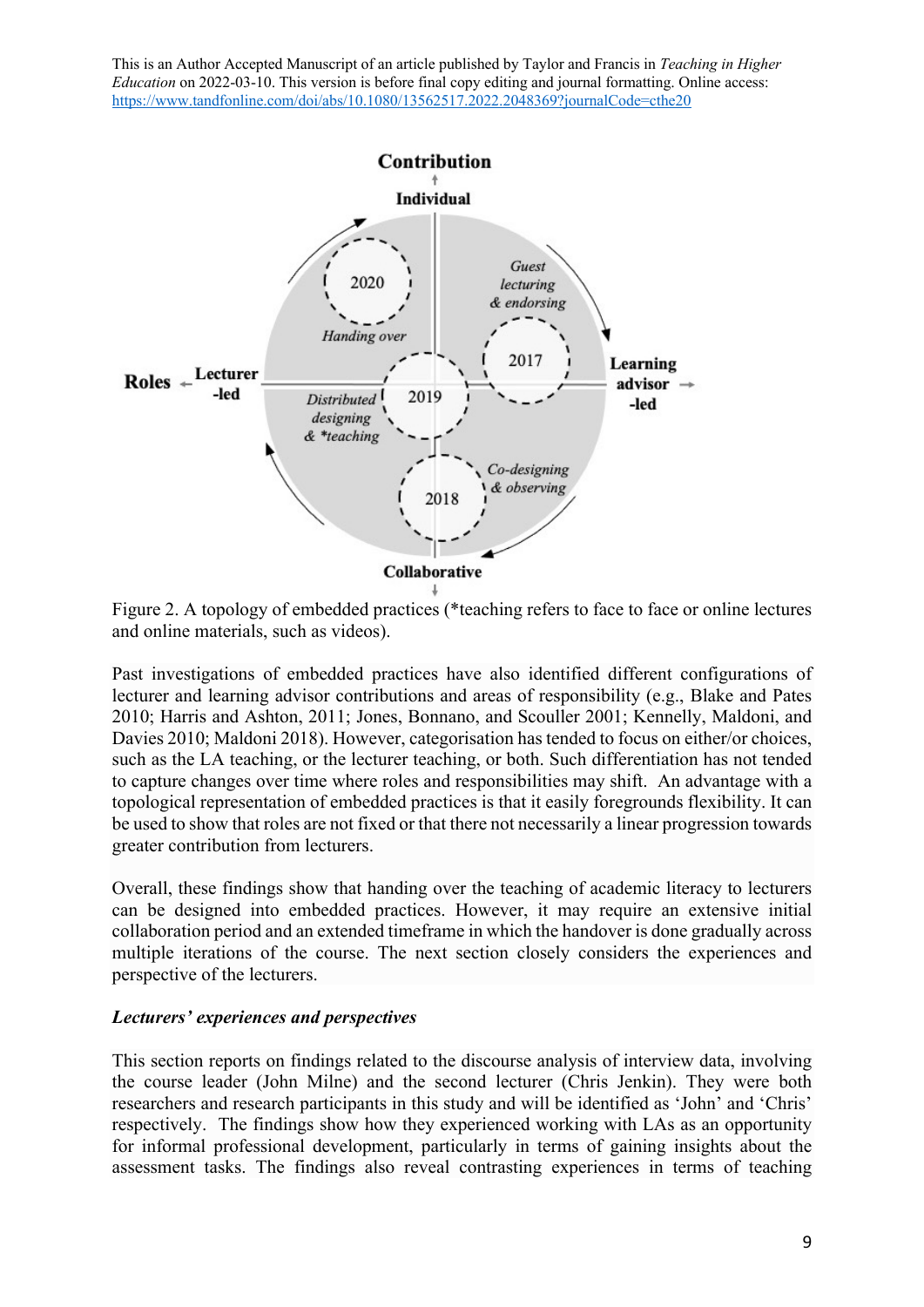academic literacy within EDUC651 and contrasting attitudes about who should be doing this teaching.

# *Informal professional development*

Both lecturers in this study related their collaborations with LAs to professional development. The collaboration was appraised for its general worth, through wording, such as '*it's been seen as a learning opportunity for us'* (John) and '*informal professional development*' that was happening '*all the time'* (Chris)*.* Chris also reflected on the positive impact on her own writing practices ('*the number of tips that I've picked up for my own writing is extraordinary'*), and she valued the opportunity to watch others teach ('*You think: Oh, that was really effective! I wonder how that would work for me?').* Such comments indicate an overall positive orientation to working with LAs, as also found in past research (e.g., Blake and Pates 2010; Clarence 2012; Devereux et al. 2018; Zappa-Hollman 2018).

#### *Gaining insights about the assessment tasks*

More specifically, the lecturers identified one significant area of contribution from LAs as sharing complementary knowledge about the assessment tasks. LAs were seen as positively contributing to the process of '*breaking down'* (John) or '*unpacking'* (Chris) what students are expected to do. As the extended interview extracts below highlight, this contribution was seen as valuable for their students and themselves. Past studies of embedded collaborations (e.g., Clarence 2012; Maldoni 2017; Zappa-Hollman 2018) have also identified that new knowledge for lecturers includes a focus on how students may experience learning discipline content and demonstrating their understanding of it through assessments. The opportunity to think about the assessment tasks from a complementary perspective was seen as particularly important in the context of inheriting assessment tasks designed by others and being unable to change them during the semester. As each lecturer reflects:

[Interview extract 1] Chris: When you see somebody start to unpack your assignment, you think: Bloody hell, that's complicated! We do seem to set this most extraordinarily convoluted triple quadruple eight-parted beasts… Often we add another bit because the students didn't get that bit, so we'll write another three sentences of explanation, and by the end of it, three years down the track, it's like this huge beast of a thing. And so, I do support, go back to: What am I actually asking? What are the clearest ways to unpack that for students?... The knowledge of the processes is held by the learning advisor, and the knowledge of the content is held by the lecturer, and that's woven together to produce something that is stunning for the students.

[Interview extract 2] John: You can't do that [change the assessment during the semester] in a university context, so you have to find ways of working with an imperfect thing…Having a second or a third person looking at an assignment and trying to think about how to scaffold students through that assignment, and what are the key understandings that they're going to need to be able to do that assignment, well, is always helpful, both for students, obviously, but also from my own point of view in terms of thinking about those assignments and what works about them and what doesn't work quite so well. Because, I think, often as lecturers, we are a little, perhaps more focused on the content than the understanding that we're wanting the students to show, whereas Vanessa [the learning advisor] was coming more from the point of view of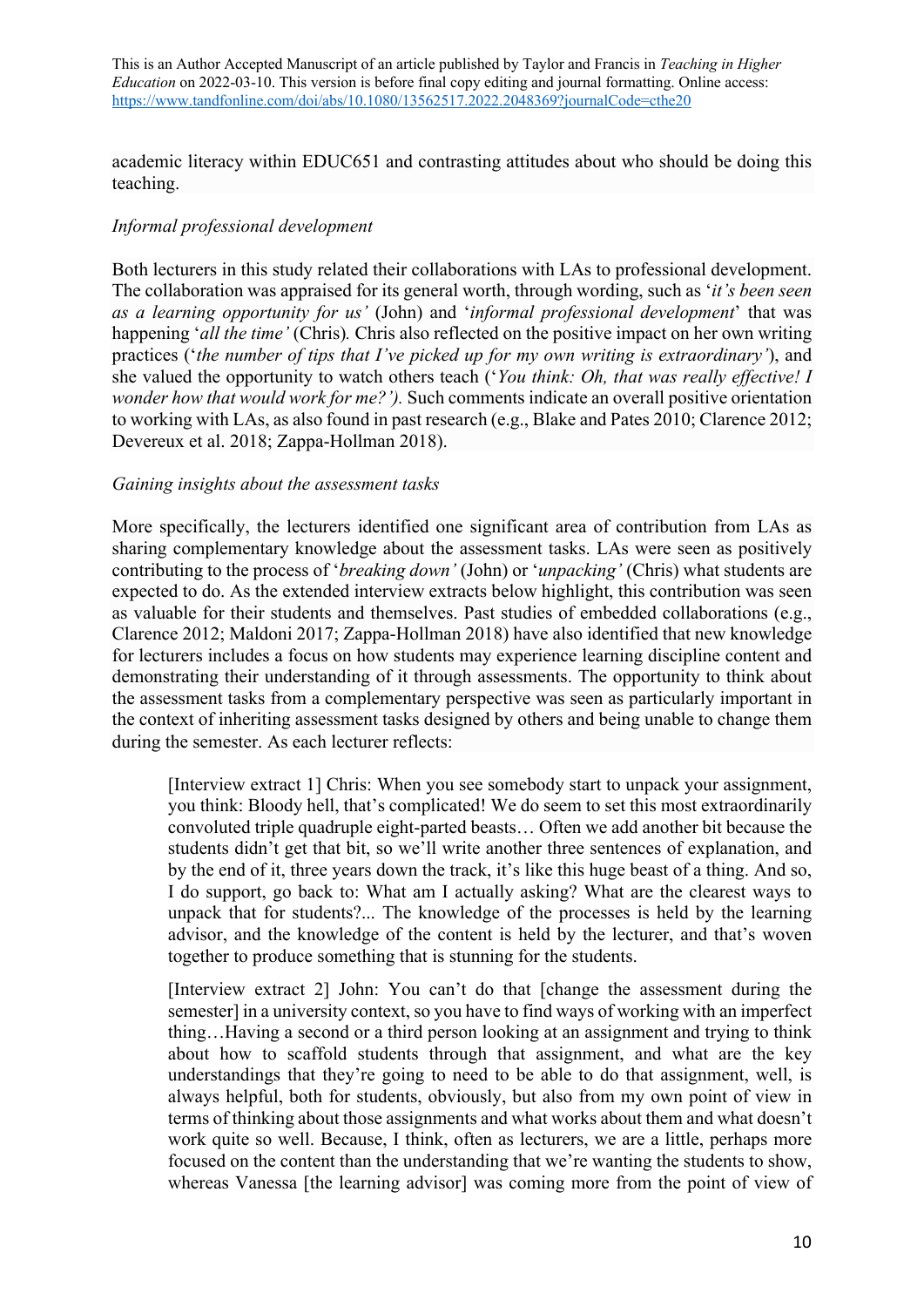what are the actual, what are the mechanics of the assignment, and how are they [the students] going to navigate that, and how do they do these things…That's the benefit of this. What she's [learning advisor] wanting from me is a sense of what am I wanting to see from the students, what are we actually getting them to do. And then from her perspective, it's how can we help them to do that… All of that hopefully gives them [the students] a much more rounded picture of a) what is the lecturer wanting to see, and then how do I go about doing that?

## *Experience of teaching academic literacy & views about 'handover'*

While both lecturers valued the complementary knowledge of LAs, their views about being the one to teach academic literacy were very different. This teaching occurred during the third iteration of EDUC651 and falls within the *distributed designing and teaching* quadrant of the topology in Figure 2. At this point in time, John had collaborated with LAs continuously for three years in his role as course leader. For him, the shift to teaching academic literacy was straight forward, as evident in positive reactions, such as, '*Oh, it was good'* and '*it wasn't difficult at all, or awkward in any way'.* As other qualitative research has also found (e.g., Blake and Pates 2010; Zappa-Hollman 2018), John attributes the ease of handover to the long collaboration period and not simply being handed someone else's teaching slides ('*It wasn't like someone suddenly turning up saying, "here's something I've done, go and do it"'*).

John also expressed the gradual shift in who did the teaching as a '*transfer of responsibility model'.* In his words, '*a greater amount of the load is carried by the learning advisor in comparison to the lecturer, and at some point it starts to switch over*'. He could also see the need for flexible contributions, depending on whether the teaching staff and or assessment changed ('*That doesn't mean there's a total withdrawal of support*'). Overall, in the context of universities having few LAs, he expressed positive judgment about lecturers doing the academic literacy teaching to extend their '*capabilities*'. These views align with past studies where lecturers see themselves as teachers of both disciplinary and language content (e.g., Olsson et al. 2021; Stewart and Perry 2005).

In contrast, Chris had only started to work closely with LAs in EDUC651 during the third iteration. (She had worked with them on many other courses over many years.) However, she raised strong concerns about the notion of 'hand over' that were irrespective of the collaboration timeframes. For her, the issue of who does the teaching about academic literacy centred on providing students with '*optimal learning experiences'.* She expressed negative attitudes related to veracity and propriety (see Appendix 3), indicating that her concerns were based on judgments about ethics. As she emphatically states:

[Interview extract 3] Chris: We should be teaching to our strengths, and our expert knowledge, and this is not mine. I want the learning advisors there…I want their expertise. I'm not bringing the depth to it  $-I$ 'm the parrot. And I can bring in anecdotes from my own knowledge to liven things up, but I'm still the parrot…They're [the students] not going to get the depth, or the nuances…I think those skills of unpacking an assessment belong with the learning advisors. They're the experts, and we want to use that expertise, and not arrogantly think that we can do it ourselves. I think it's the height of arrogance to think we can do it. It just so devalues the expertise you [ the learning advisors] bring.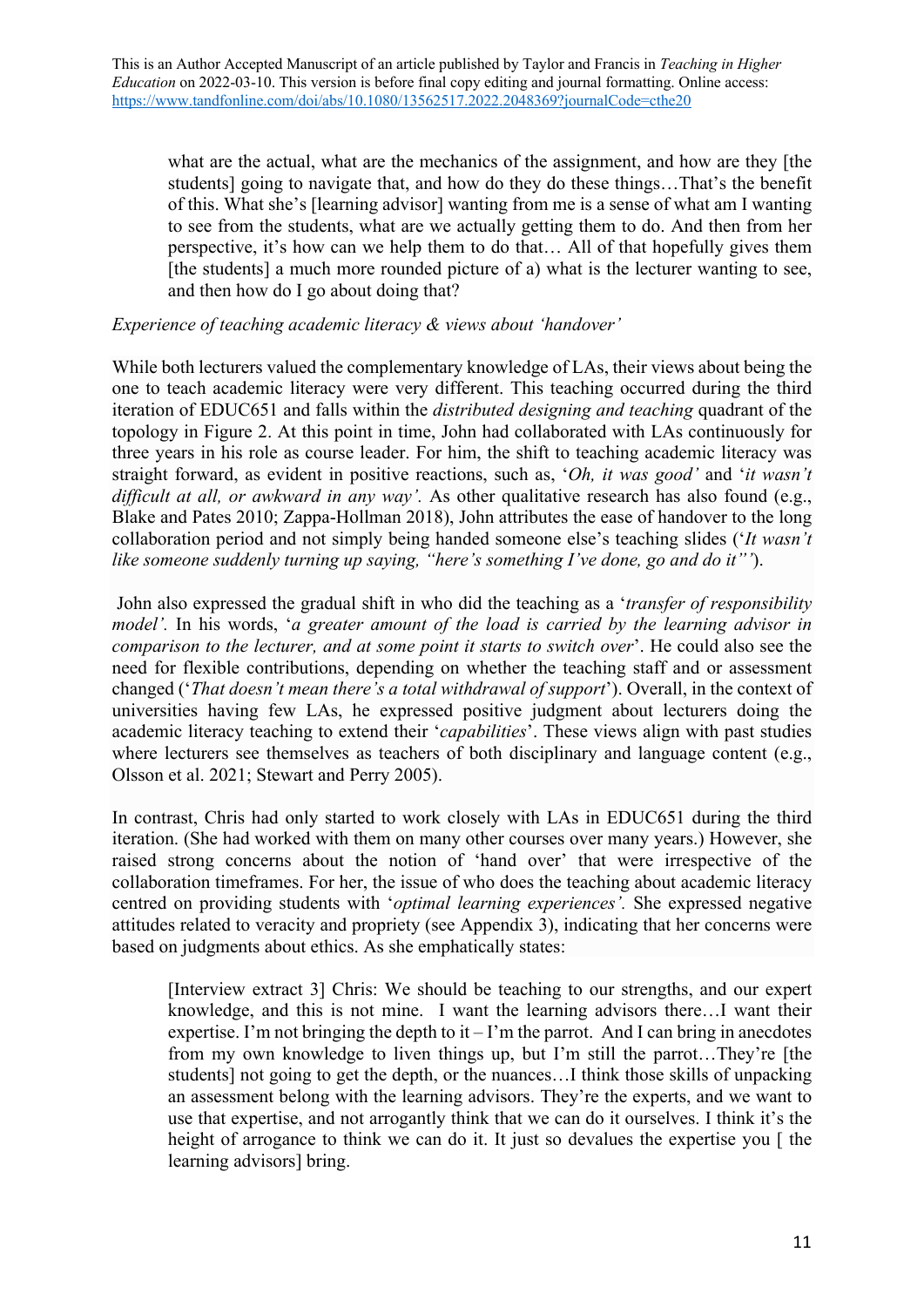Clearly, from Chris' perspective, team teaching *with* LAs is the ideal configuration for academic literacy teaching. Her views resonate with findings from past research where the convergence of expertise, or, as Elton (2010, 151) puts it, the 'constructive collaboration between equals' is critical 'to construct new understandings that would most likely be unachievable' (Maldoni 2017, 106) if teaching was done individually. Additionally, Chris' comments position academic literacy teaching as a specialist field of knowledge (*They're the experts*). To use her analogy of '*the parrot',* it is one that should not be 'mimicked' by others with a different knowledge base. While some lecturers in past studies felt that they, alone, did not possess sufficient relevant knowledge to teach embedded academic literacy (see Bailey 2010; Harris and Ashton 2011; Jenkins and Wingate 2015; Mostert and Townsend 2016), Chris's concerns about expertise are more about the high value she places on academic literacy: she relates it to the development of transferrable *'skills'* that are relevant well beyond the boundaries of individual assessments. As she explains:

[Interview extract 4] Chris: The skills that we want for them to do for assessments are probably skills that they're going to use in life…The process parts of the assignment, and they're actually what matters…That 'how' is crucial in that, and we're undervaluing it with our talk about sustainability and our rationalisation of budget cuts.

The contrasting perspectives of the lecturers highlights the tension between specific configurations of embedded practices that may be ideal for students, lecturers, and small teams of LAs. This tension seems bound to the degree to which staffing capacity can sustain intensive collaborations or increase their scale. In terms of gradually transitioning to a stage of hand over, the core question to arise is whose needs are being served by doing so. With the success of students in mind, the next section examines the assessment outcomes of students in relation to who does the teaching.

# *Lecturer reflections on student assessment outcomes*

Over his five years of leading EDUC651, the lecturer observed that students typically encounter a number of demands that make the assessment tasks challenging. First, the content of the course relates to psychosocial theory of learning, but the blog posts students need to engage with rarely make theory explicit. Second, the assessments require students to be critical of content that they are only beginning to come to terms with themselves, and students are still developing their ability to demonstrate criticality in their writing. Finally, students are dealing with text forms (blog posts by accredited teachers, their own blog critiques, and blog posts) that many have not previously encountered for a tertiary level assessment task. The combination of these three aspects results in a challenging experience for students.

In light of these demands, the embedded literacy model employed in this project aimed to prepare students for better understanding the demands of their assessment tasks before submission. Resubmission rates, therefore, provide one indication related to the impact of such teaching. They are particularly important in programs like the Bachelor of Education where the requirement to pass all assessment tasks creates a significant demand on lecturers' time. Additionally, as teachers and members of the professional body of teachers in New Zealand, lecturers in the BEd program have a moral and ethical need to provide optimal teaching for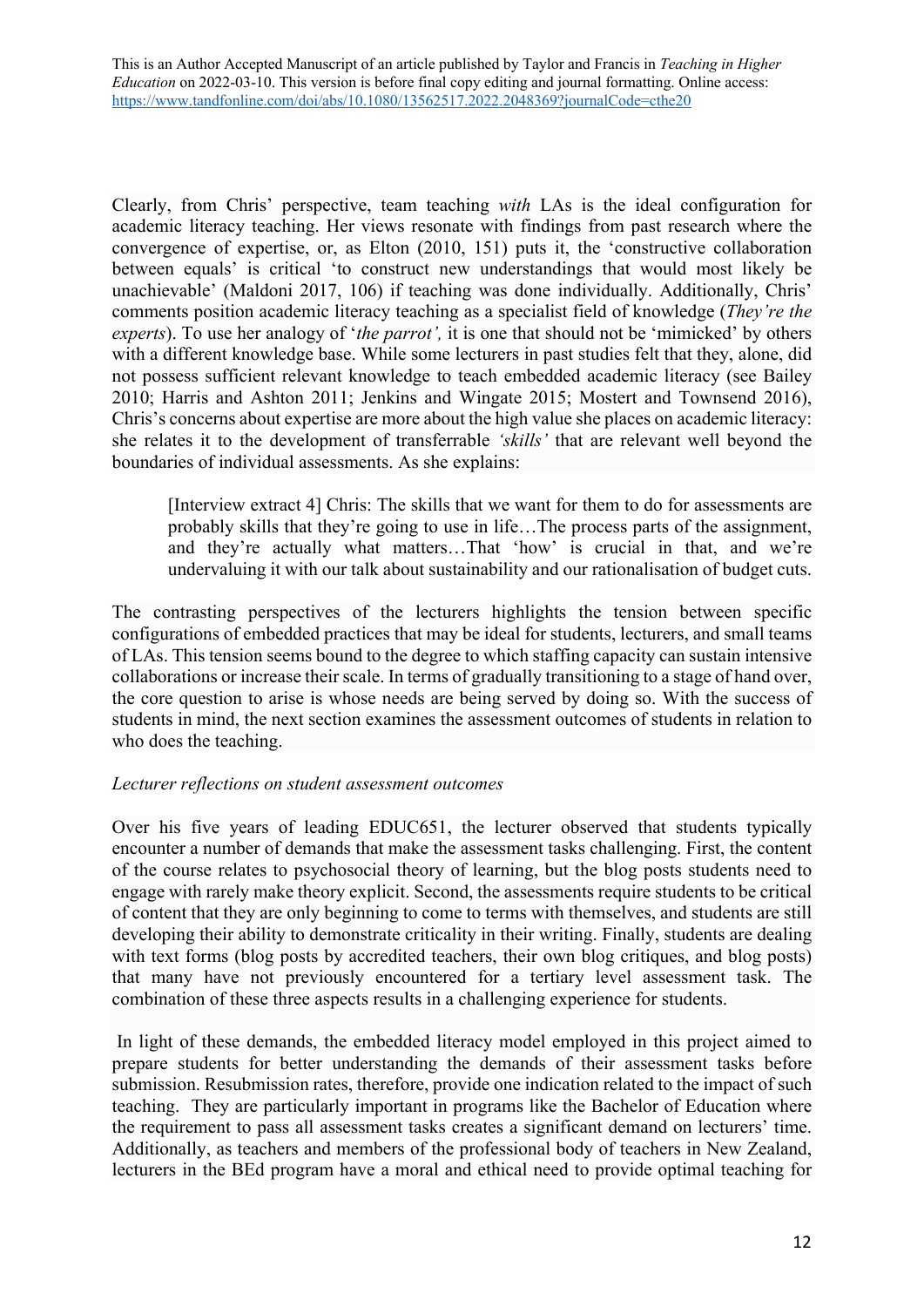students and to ensure as many students as possible experience success (Teaching Council of Aotearoa New Zealand 2017). Throughout the project, the course leader experienced a reduction in the time spent on supporting students with assessment related issues. From 2019, findings also show a positive impact on the number of students not completing the task to a suitable standard. At this time, teaching materials were expanded to include reading critically (writing critically was already taught) and four mini videos that distilled core teaching points from the lectures. Table 2 details the change in the percentage of assessment task submissions requiring resubmission during the collaboration period.

| <b>Collaboration status</b> | Year | <b>Total assessment</b> Resubmission<br>task submissions | rate    |
|-----------------------------|------|----------------------------------------------------------|---------|
| Prior to collaboration      | 2016 | 236                                                      | $5.5\%$ |
| Iteration 1                 | 2017 | 232                                                      | 4.7%    |
| Iteration 2                 | 2018 | 242                                                      | 5.8%    |
| Iteration 3                 | 2019 | 336                                                      | 1.8%    |
| Iteration 4                 | 2020 | 321                                                      | 1.8%    |

Table 2. Percentage of assessment tasks requiring resubmission

Alongside the reduction in resubmission rates, shifts also occurred in the distribution of grades. Although comparative data is limited, such as access to the performance of each cohort across all core courses, in EDUC651, fewer students achieved an overall C grade during the second half of the project period. This timing corresponds to the reduction in resubmission rates. The exception is 2017 where resubmission rates only dropped slightly, but far more students achieved in the A range (52%). From the lecturer's perspective, this cohort of students were particularly supportive of each other, such as running their own study groups, and this may have significantly contributed to their high achievement. Typically, students that require resubmits are not engaging with their peers or teaching materials to the same extent. In 2018, such change in the distribution of grades was not evident. However, as previously identified, the lecturer reported a reduction in time spent supporting students with their assessments via emails and individual consultations. In 2019 and 2020, the reduction in resubmission rates (from a high of 5.8% to 1.8% in both years) coincided with the reduction in students achieving within the C range (from 24% to 11% and 14%), as shown in Figure 3.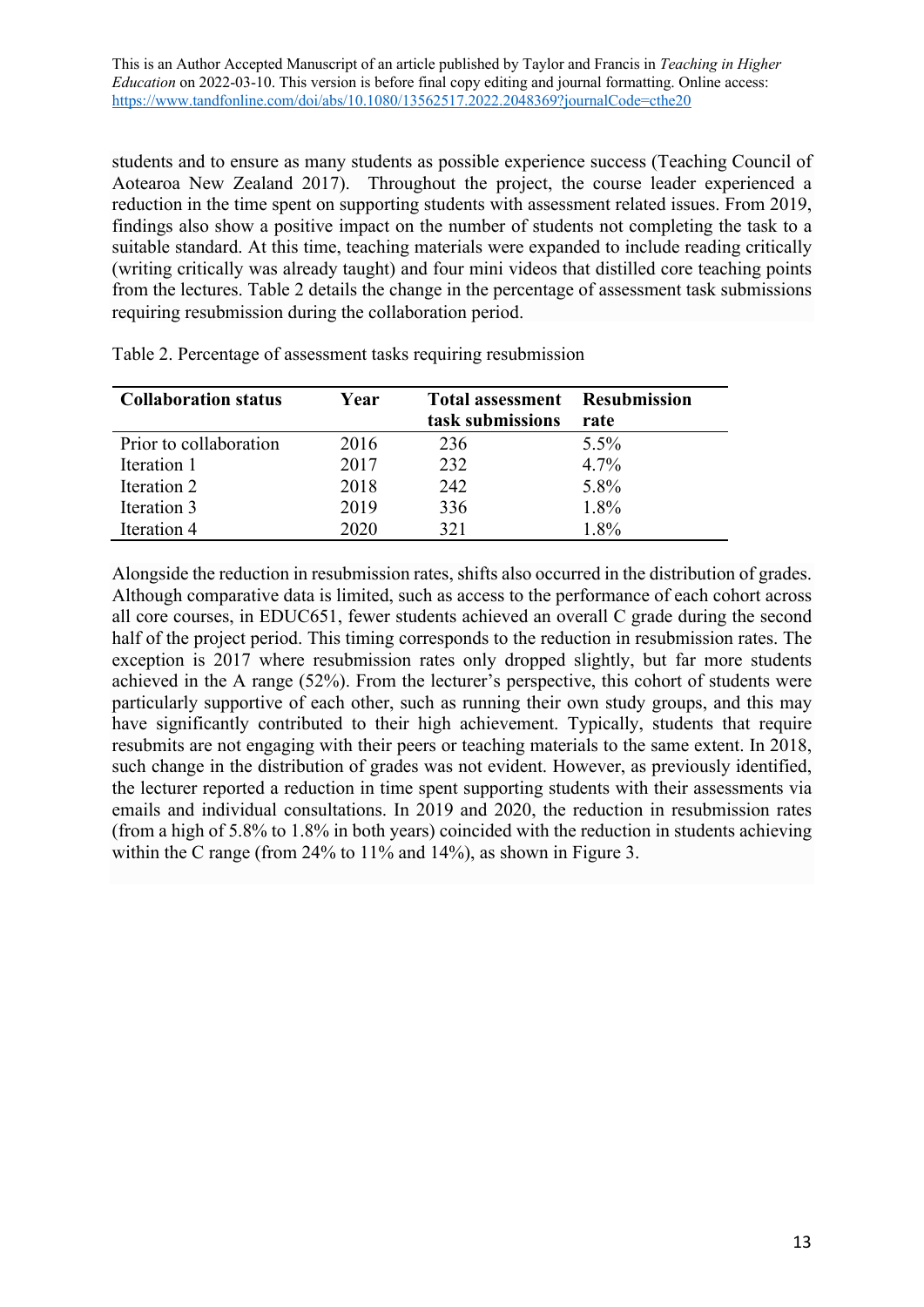

Figure 3. EDUC651 grade distribution in student cohorts between 2016-2020

One possible reason for the co-occurrence of these reductions in 2019 and 2020 is that students could flexibly access videos about both reading and writing critically for their assessments. These videos were not yet available to previous cohorts of students. The course lecturer believes the introduction of these videos was of particular importance in 2020 through the disruptions caused by COVID-19. During this time, many students were balancing increased demands on their time as essential workers and becoming not only the parents of their children but also their at-home teachers. Other students faced reduced access to suitable study spaces and/or technology. In relation to these pressures, the flexible access of specialist academic literacy teaching is likely to be relevant to performance. As previously discussed, a further influencing factor is the lecturer's increasing understanding of the specific literacy demands of the assessment tasks. Overall, in relation to examining the notion of hand over, these findings indicate that such a transition does not appear to negatively impact student performance.

# **Conclusion**

This paper has examined a process through which lecturers gradually take on the teaching of academic literacy within their course. This is investigated in the context of small teams of literacy specialists being tasked with academic literacy development across their universities. The study sought to identify specific ways in which roles and responsibilities shifted over time and lecturers' experiences of this process. Findings show that, early in the collaboration, LAs predominantly created the teaching and learning materials and taught the lectures about academic literacy themselves. Subsequent iterations of the course provided the lecturer with a further opportunity to observe the learning advisor's teaching and saw a greater involvement in refining and improving the model texts, the teaching sequence, and the in-class activities for students. He eventually continued to use these co-created materials to teach independently. This shift in who did the teaching of lectures provided more time for the LAs to develop complementary online resources, such as mini videos about the key teaching points.

Traced over four years, these findings about contributions and roles were presented in a topology of embedded practices. Movement between the four quadrants in the topology can be flexible to account for the ways in which distinctive configurations of lecturer and learning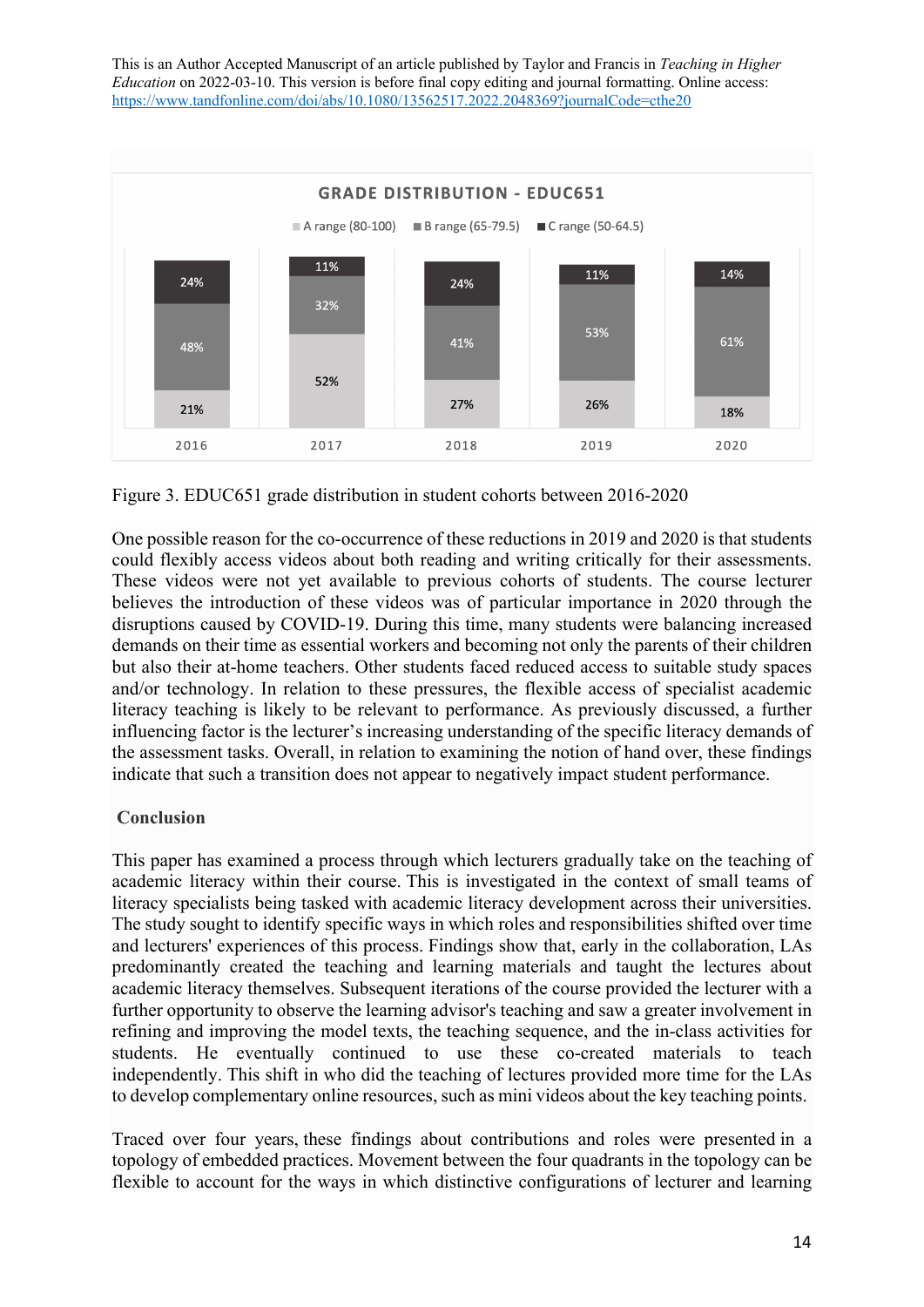advisor activity and levels of responsibility may change. In this study, the continuity between collaborators over four years contributed to a clockwise shift between each quadrant: from *guest lecturing and endorsing* in 2017; to *co-designing and observing* in 2018*, to distributed designing and teaching* in 2019, and finally to *handing over* in 2020. These findings indicate that a supported and smooth hand over is possible, but it may need to be done gradually across multiple iterations of a course.

The lecturers involved in this study positively appraised the contribution of the LAs in terms of providing complementary knowledge about the assessment tasks. They saw this contribution as being beneficial to themselves and students. This knowledge was identified as illuminating the expectations of specific assessment tasks and transferrable processes that could be used by students in future tasks at university and thereafter. Their views, however, about who should do such teaching differed. In the context of having few LAs, one view is that teaching academic literacy is an opportunity for lecturers to extend their capabilities. The contrasting view is that interdisciplinary collaborations between lecturers and LAs should be on-going if providing students with an optimal learning experience is the goal. Strong ethical concerns were expressed around the notion of handover as devaluing specialist expertise and literacies teaching. These concerns raise the issue of whose interests are being served by designing an exit strategy for LAs to collaborate with lecturers intensively, but then undertake embedded teaching elsewhere.

In this study there is limited available data with which to examine the possible impact of handing over literacies teaching on student performance. Findings indicate that possible positive impacts of embedded teaching, particularly when lectures and videos about reading and writing critically are available to students, are a reduction in assessment task resubmissions and fewer students achieving minimal passing grades. These changes were sustained at the point of hand over. More robust comparative data is needed to determine if students consistently perform better when academic literacy is not only embedded in their coursess, but also taught by their course lecturer. Overall, in the context of low investment in academic literacy development, but the desire for graduates to have a high level of transferrable communication skills, more research is urgently needed to identify how literacy specialists and subject specialists can collaborate sustainably and assess the impact of their teaching on the experiences and academic performance of students.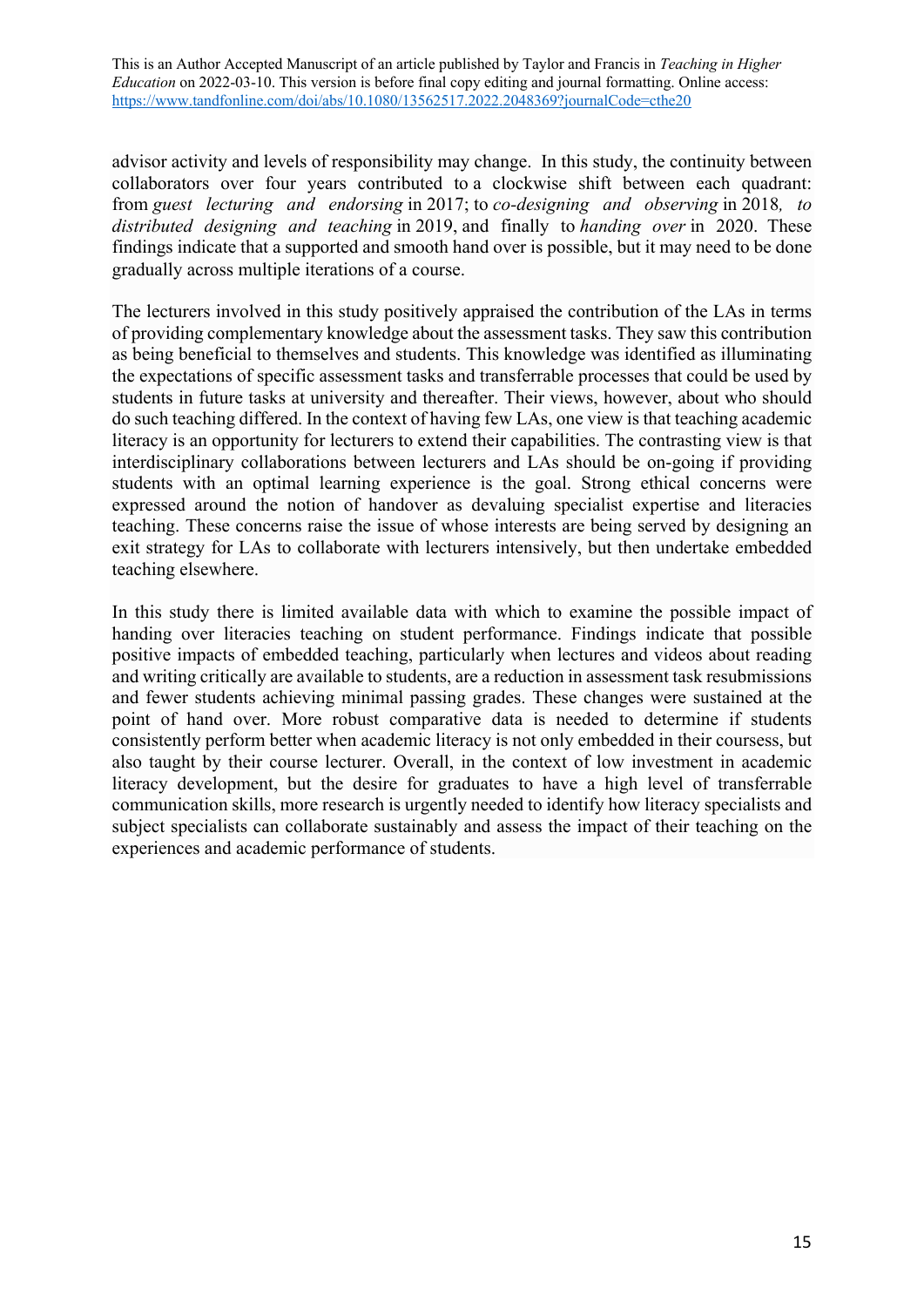## **References**

- Allan, Q., R. McWilliams, and S. I. Raleigh. Forthcoming. "Fostering Collaboration Between the Disciplines of Health science and Linguistics: An Embedding Case Study." In *Collaboration in Higher Education: Tales/Voices from the Frontline*, edited by S. Sinfield, T. Burns, and S. Abegglen. London: Bloomsbury.
- Arkoudis, S., and A. Harris. 2019. "EALD Students at University Level: Strengthening the Evidence Base for Programmatic Initiatives." In *Second Handbook of English Language Teaching*, edited by X. Gao, 1–20. Springer: Champagne.
- Ashton-Hay, S., A. Barthel, and A. Muller. 2021. *Academic Language Learning Centres/Units - Australian Universities, 2020-2021.* Australia: Association for Academic Language and Learning.
- Auckland University of Technology. 2020. *Annual Report 2020. Te Pūrongo ā-Tau.* Auckland: Auckland University of Technology. https://www.aut.ac.nz/\_\_data/assets/pdf\_file/0008/503387/AUT-Annual-Report-2020-Digital-v3.pdf
- Baik, C., and J. Greig. 2009. "Improving the Academic Outcomes of Undergraduate ESL Students: The Case for Discipline-based Academic Skills Programs." *Higher Education Research & Development* 28 (4): 401–416. https://doi.org/10.1080/07294360903067005
- Bailey, R. J. 2010. "The Role and Efficacy of Generic Learning and Study Support: What is the Experience and Perspective of Academic Staff?" *Journal of Learning Development in Higher Education* (2): 1–14 https://doi.org/10.47408/jldhe.v0i2.57.
- Bassett, M. L. 2022. "Learning Advisor & Lecturer Collaborations to Embed Discipline-Specific Literacies Development in Degree Programmes." PhD diss., University of Auckland.
- Blake, R. M., and J. Pates. 2010. "Embedding Report Writing Workshops into an Undergraduate Environmental Science Module through a Subject Specialist and Learning Developer Partnership." *Journal of Learning Development in Higher Education* (2): 1–17 https://doi.org/10.47408/jldhe.v0i2.43.
- Breen, F., and M. Protheroe. 2015. "Students and Learning Advisors Connecting?" *ATLAANZ Journal* 1 (1): 77–92. https://doi.org/10.26473/ATLAANZ.2015.1.1/005.
- Bury, S., and R. Sheese. 2016. "Academic Literacies as Cornerstones in Course Design: A Partnership to Develop Programming for Faculty and Teaching Assistants." *Journal of University Teaching & Learning Practice* 13 (3): 1–28. https://ro.uow.edu.au/jutlp/vol13/iss3/3.
- Chanock, K. 2013. "Teaching Subject Literacies through Blended Learning: Reflections on a Collaboration Between Academic Learning Staff and Teachers in the Disciplines." *Journal of Academic Language and Learning* 7 (2): A106–A119. https://journal.aall.org.au/index.php/jall/article/view/256.
- Chanock, K., C. Horton, M. Reedman, and B. Stephenson. (2012). "Collaborating to Embed Academic Literacies and Personal Support in First Year Discipline Subjects." *Journal of University Teaching & Learning Practice* 9 (3). https://ro.uow.edu.au/cgi/viewcontent.cgi?article=1356&context=jutlp
- Clarence, S. 2012. "Making Inter-disciplinary Spaces for Talk About and Change in Student Writing and Literacy Development." *Teaching in Higher Education* 12 (2): 127–137. https://doi.org/10.1080/13562517.2011.611876.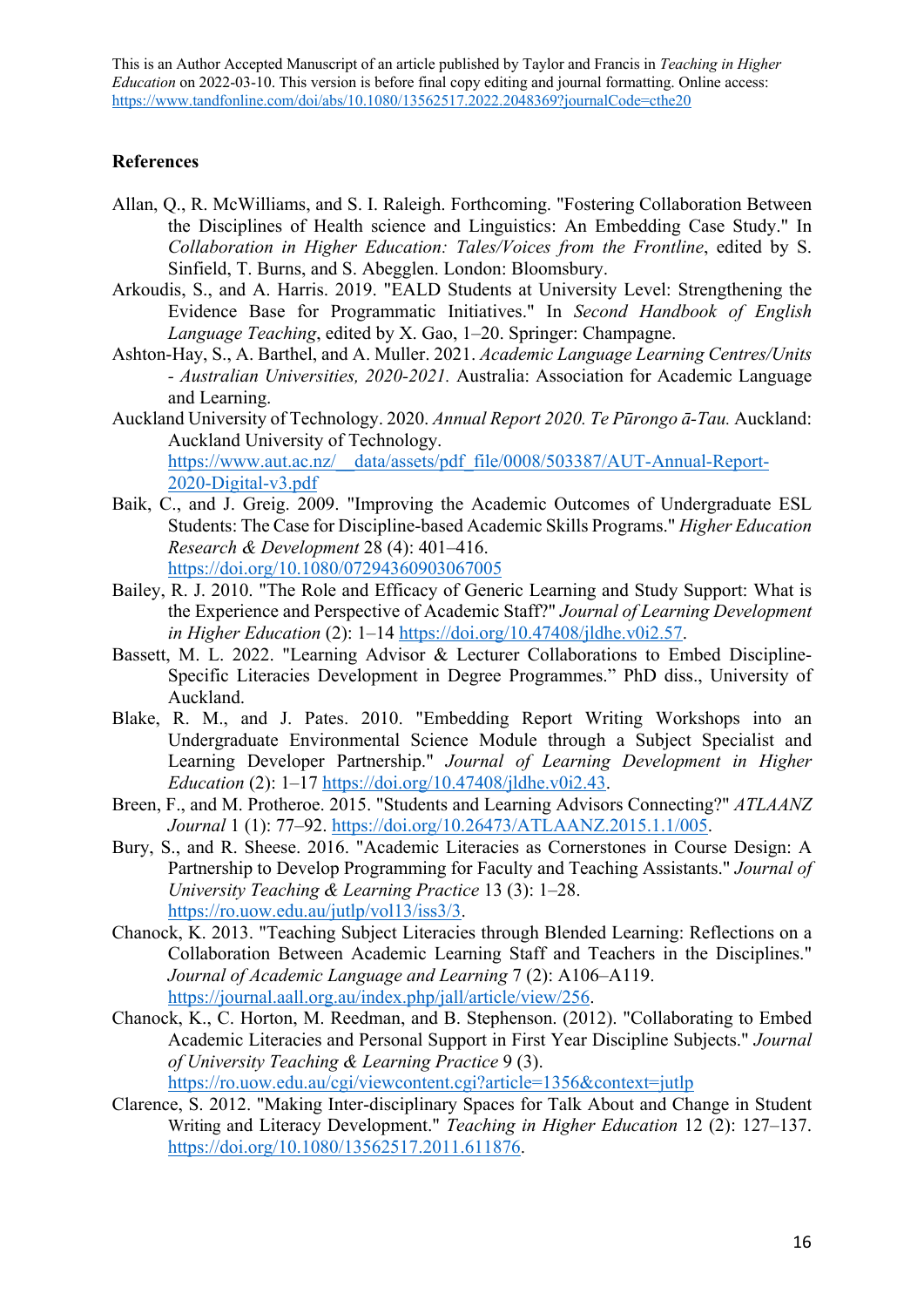- Clarence, S. 2016. "Exploring the Nature of Disciplinary Teaching and Learning Using Legitimation Code Theory Semantics." *Teaching in Higher Education*, 21 (2): 123-137. https://doi.org/10.1080/13562517.2015.1115972.
- Devereux, L., K. Wilson, A. Kiley, and M. Gunawardena. 2018. "The Proof of the Pudding: Analysing Student Written Texts for Evidence of a Successful Literacy Intervention." *Journal of Academic Language and Learning,* 12 (1): A239–A253. https://journal.aall.org.au/index.php/jall/article/view/525.
- Donahue, C. 2010. "Writing, Speaking, and the Disciplines at Dartmouth's Institute for Writing and Rhetoric." *Arts and Humanities in Higher Education,* 9 (2): 223–226. https://doi.org/10.1177/1474022209360273.
- Drummond, I., I. Nixon, and J. Wiltshire. 1998. "Personal Transferable Skills in Higher Education: The Problems of Implementing Good Practice." *Quality Assurance in Education* 6 (1): 19–27. https://doi.org/10.1108/09684889810200359
- Duff, P. A. 2014. "Case Study Research on Language Learning and Use." *Annual Review of Applied Linguistics* 34: 233–255. https://doi.org/10.1017/S0267190514000051.
- Durkin, K., and A. Main. 2002. "Discipline-based Study Skills Support for First-year Undergraduate Students." *Active Learning in Higher Education* 3 (1): 24-39. https://doi.org/10.1177%2F1469787402003001003
- Elton, L. 2010. "Academic Writing and Tacit Knowledge." *Teaching in Higher Education* 15 (2): 151–160. https://doi.org/10.1080/13562511003619979.
- Evans, S., A. Henderson, and S. Ashton-Hay. 2019. "Defining the Dynamic Role of Australian Academic Skills Advisors." *Higher Education Research & Development* 38 (6): 1121– 1137. https://doi.org/10.1080/07294360.2019.1616676
- Gee, J. P. 1996. *Social Linguistics and Literacies: Ideology in Discourses*. 2nd ed. London: Taylor & Francis.
- Hallett, F. 2021. "Contradictory Perspectives on Academic Development: The Lecturer's Tale." *Teaching in Higher Education* 26 (1): 115–128. https://doi.org/10.1080/13562517.2019.1636222.
- Halliday, M. A. K., and C. M. I. M Matthiessen. 2004*. Introduction to Functional Grammar*. 3rd ed. London: Arnold.
- Hammill, J. 2007. "Linking Study Skills Courses and Content: A Joint Venture Between Student Services and Faculty of Health and Environmental Sciences." *Journal of the Australia and New Zealand Student Services Association* 29: 3–20.
- Harris, A. J., and J. Ashton. 2011. "Embedding and Integrating Language and Academic Skills: An Innovative Approach." *Journal of Academic Language and Learning* 5 (2): A73– A87. https://journal.aall.org.au/index.php/jall/article/view/158.
- Harris, A. J. 2016. "Integrating Written Communication Skills: Working Towards a Whole of Course Approach." *Teaching in Higher Education* 21 (3): 287–300. https://doi.org/10.1080/13562517.2016.1138456
- Hirst, E., R. Henderson, M. Allan, and J. Bode. 2004. "Repositioning Academic Literacy: Charting the Emergence of a Community of Practice." *The Australian Journal of Language and Literacy* 27 (1): 66–80.
- Hood, S. 2010. *Appraising Research: Evaluation in Academic Writing*. New York: Palgrave.
- Hood, S. 2016. "Systemic Functional Linguistics and EAP." In *The Routledge Handbook of English for Academic Purposes*, edited by K. Hyland and S. Shaw, 193–205. New York: Routledge.
- Hyland, K., and P. Shaw, eds. 2016. *The Routledge Handbook of English for Academic Purposes*. Abingdon: Routledge.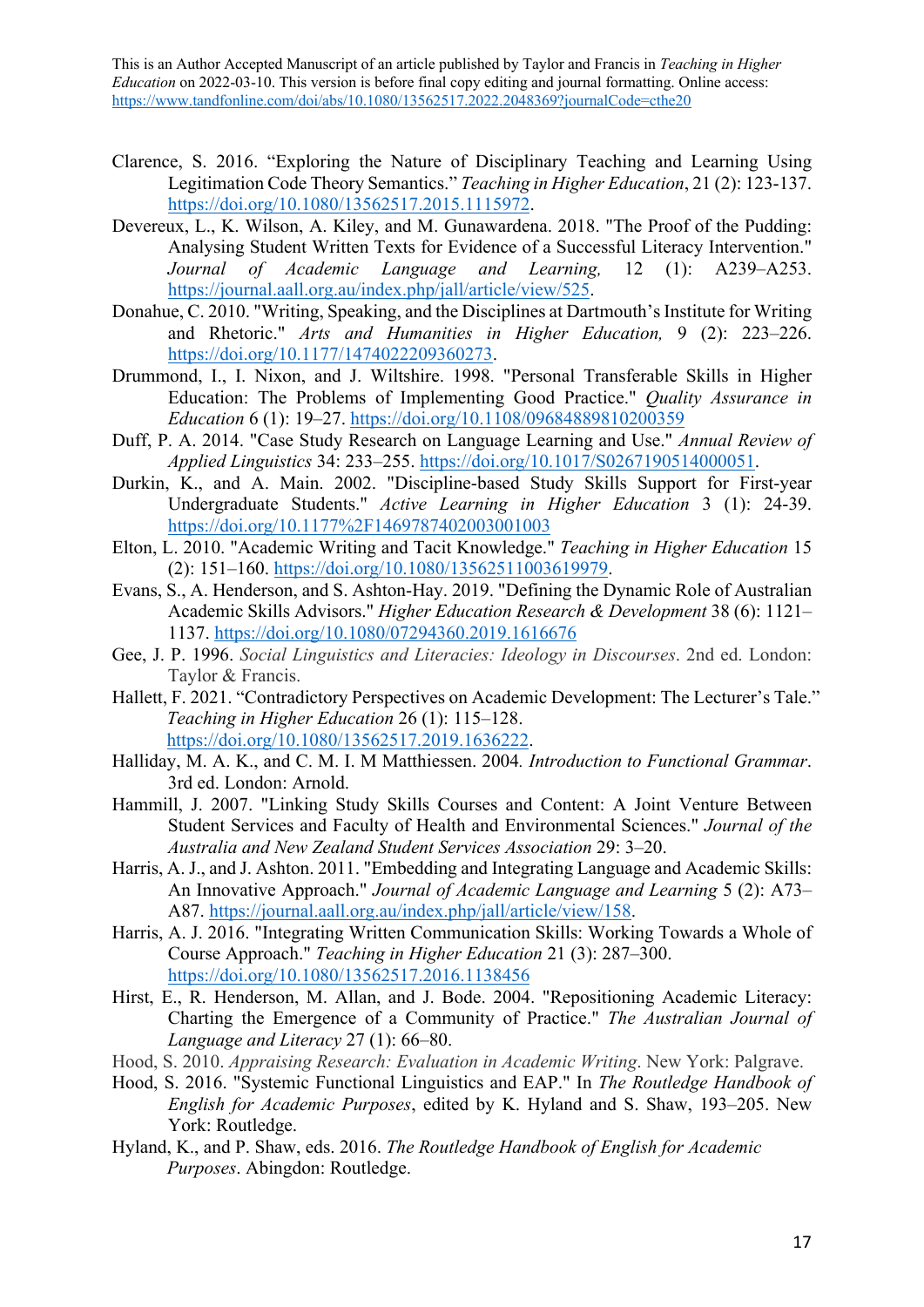- Hunter, K., and H. Tse. 2013. "Making Disciplinary Writing and Thinking Practices an Integral Part of Academic Content Teaching." *Active Learning in Higher Education* 4 (3): 227– 239. https://doi.org/10.1177/1469787413498037
- Jacobs, C. 2007. "Towards a Critical Understanding of the Teaching of Discipline-Specific Academic Literacies: Making the Tacit Explicit." *Journal of Education* 41: 59–81.
- Jenkins, J., and U. Wingate. 2015. "Staff and Students' Perceptions of English Language Policies and Practices in 'International' Universities: A UK Case Study." *Higher Education Review* 47 (2): 47–73. https://www.researchgate.net/publication/272353591\_Staff\_and\_Students%27\_Perce ptions of English Language Policies and Practices in %27International%27 Univ ersities\_A\_Case\_Study\_from\_the\_UK
- Jones, J., H. Bonnano, and K. Scouller. 2001. "Staff and Student Role in Central and Faculty-Based Learning Support: Changing Partnerships." In *Refereed Proceedings of the Language and Academic Skills Conference, Changing Identities.* Wollongong: University of Wollongong.
- Kennelly, R., A. Maldoni, and D. Davies. 2010. "A Case Study: Do Discipline-Based Programmes Improve Student Learning Outcomes?" *International Journal for Educational Integrity* 6 (11): 61–73. https://doi.org/10.21913/IJEI.v6i1.671
- Lea, M., and B. Street. 1998. "Student Writing in Higher Education: An Academic Literacies Approach." *Studies in Higher Education* 23 (2), 157–172.
- Li, Y. 2020. "Language-Content Partnership in Higher Education: Development and Opportunities." *Higher Education Research & Development* 39 (3): 500–514. https://doi.org/10.1080/07294360.2019.1685947
- Macnaught, L. Forthcoming. "Writing Blog Critiques in Teacher Education: Teaching Students What is Valued with Semantic Gravity and Genre Theory." In *Demystifying Critical Reflection: Improving Pedagogy and Practice with Legitimation Code Theory*, edited by N. Tilakaratna and E. Szenes. New York: Routledge.
- Macnaught, L., V. Van der Ham, and J. Milne. Forthcoming. "Teaching blog critiques through an interdisciplinary collaboration in teacher education." Auckland University of Technology.
- Maldoni, A. M. 2017. "A Cross-disciplinary Approach to Embedding Academic Literacies: An Embedded, Integrated and Team-taught Approach." *Journal of Academic Language & Learning* 11 (1): A104–A124.

https://journal.aall.org.au/index.php/jall/article/view/422.

Maldoni, A. M. 2018. ""Degrees of Deception" to Degrees of Proficiency: Embedding Academic Literacies into the Disciplines." *Journal of Academic Language and Learning* 12 (2): A102–A129.

https://journal.aall.org.au/index.php/jall/article/view/408.

- Maldoni, A. M., and E. L. Lear. 2016. "A Decade of Embedding: Where Are We Now?" *Journal of University Teaching & Learning Practice* 13 (3): 1–20. https://ro.uow.edu.au/jutlp/vol13/iss3/2/?utm\_source=ro.uow.edu.au%2Fjutlp%2Fvol 13%2Fiss3%2F2&utm\_medium=PDF&utm\_campaign=PDFCoverPages
- Martin, J. R. (1992). *English Text: System and Structure*. Amsterdam: John Benjamins Publishing Company.
- Martin, J. R., and D. Rose. 2007. *Working with Discourse: Meaning Beyond the Clause.* 2nd ed. New York: Continuum.
- Martin, J. R., and P. White. (2005). "The Language of Evaluation: Appraisal in English." Basingstoke: Palgrave Macmillan.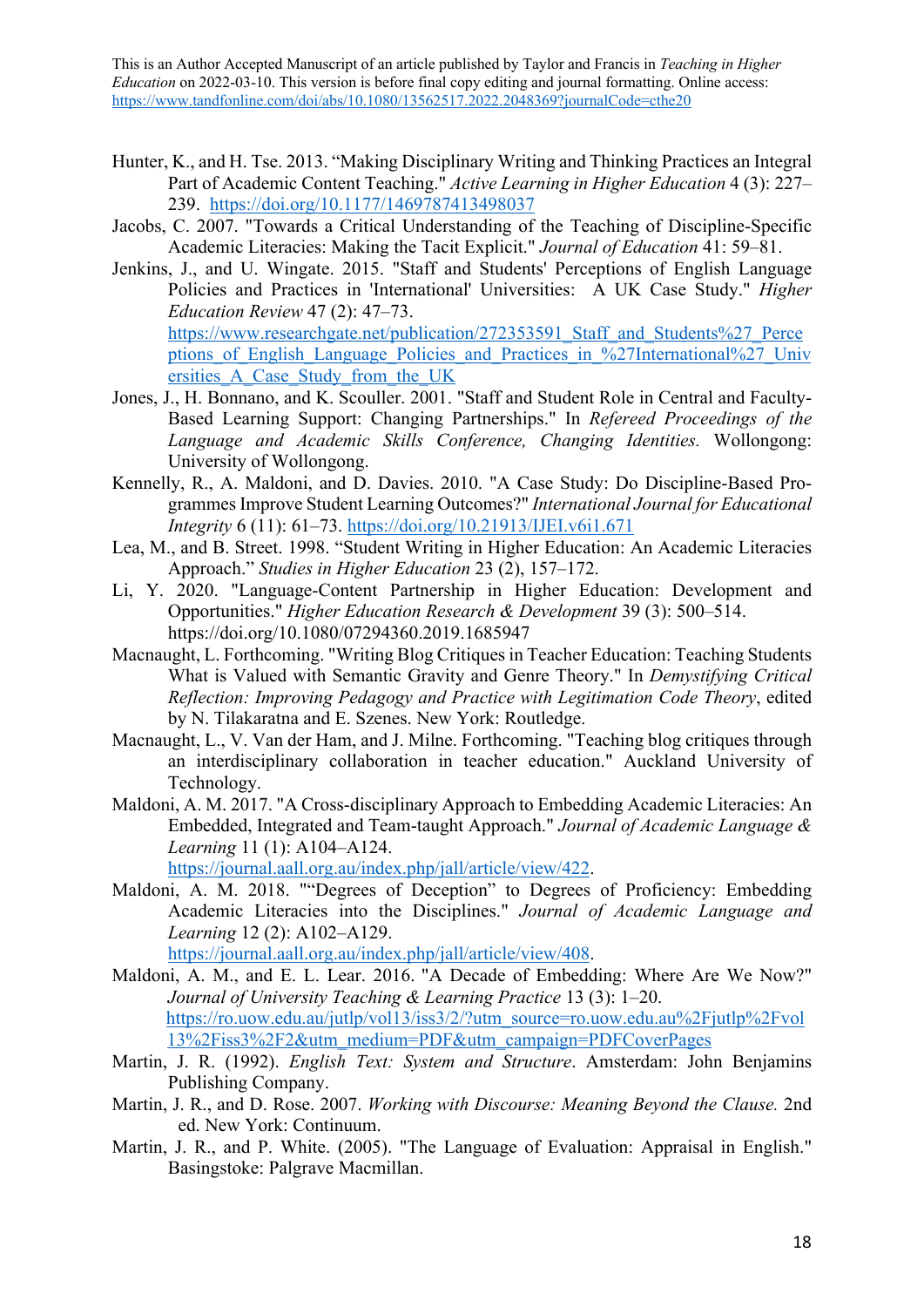- McGrath, L., R. Negretti, and K. Nicholls. 2019. "Hidden Expectations: Scaffolding Specialists' Genre Knowledge of the Assignment They Set." *Higher Education Research & Development* 78: 835–853. https://doi.org/10.1007/s10734-019-00373-9
- Merriam, S. B. 2009. *Qualitative Research: A Guide to Design and Implementation.* 2nd ed. San Francisco: Jossey-Bass.
- Mills, K. A., and L. Unsworth. 2017. Multimodal Literacy. In *Oxford Research Encyclopedia of Education*: Oxford: Oxford Research Encyclopedias. https://doi.org/10.1093/acrefore/9780190264093.013.232
- Moon, A., A. Ruggles Gere, and G. V. Shultz. 2018. "Writing in the STEM Classroom: Faculty Conceptions of Writing and its Role in the Undergraduate Classroom." *Science Education* 102 (5): 1007–1028. https://doi.org/10.1002/sce.21454
- Mostert, L. A., and R. Townsend. 2016. "Embedding the Teaching of Academic Writing into Anthropology Lectures." *Innovations in Education and Teaching International* 55 (1): 82–90. http://dx.doi.org/10.1080/14703297.2016.1231619.
- Murray, N., and S. Nallaya. 2016. "Embedding Academic Literacies in University Programme Curricula: A Case Study." *Studies in Higher Education* 41 (7): 1296–1312. http://dx.doi.org/10.1080/03075079.2014.981150.
- Olsson, E. M., L. Gelot, J.K. Schaffer, and A. Litsegård. 2021. "Teaching Academic Literacies in International Relations: Towards a Pedagogy of Practice." *Teaching in Higher Education:* 1-18. https://doi.org/10.1080/13562517.2021.1992753.
- Reid, K., and X. Gao. 2015. "`What We Do in the Shadows': Evaluating the One-to-One Tertiary Learning Advice Consultation." *ATLAANZ Journal, Special Issue: Identity and Opportunity:* 1 (1): 34–53. https://doi.org/10.26473/ATLAANZ.2015.1.1/003.
- Skillen, J., and M. Mahony. 1997. "Learning and Literacy Development in Higher Education: An Issue of Institutional Change." In *Proceedings of the 1997AARE Conference*. https://www.aare.edu.au/publications/aare-conference-papers/show/2078/learningand-literacy-development-in-higher-education-an-issue-of-institutional-change.
- Skillen, J., M. Merten, N. Trivett, and A. Percy. 1998. "The IDEALL Approach to Learning Development: A Model for Fostering Improved Literacy and Learning Outcomes for Students." *Research Online*. https://ro.uow.edu.au/asdpapers/145.
- Stake, R. 2005. "Qualitative Case Studies." In *Handbook of Qualitative research*, edited by N. K. Denzin and Y. S. Lincoln, 443–446. New York: Sage.
- Stewart, T., and B. Perry. 2005. " Interdisciplinary Team Teaching as a Model for Teacher Development." *TESL-EJ* 9 (2): 1–17.
	- http://www.tesl-ej.org/wordpress/volume9/ej34/ej34a7/.
- Szenes, E., and N. Tilakaratna. 2021. "Deconstructing Critical Reflection in Social work and Business: Negotiating Emotions and Opinions in Reflective Writing." *Journal of English for Academic Purposes* 49: 1–15. https://doi.org/10.1016/j.jeap.2020.100931.
- Tann, K., and A. Scott. 2021. "Bridging Disciplinary Knowledge: The Challenge of Integrating EAP in Business Education." *Higher Education* 81 (3): 453–470.

https://doi.org/10.1007/s10734-020-00551-0

Teaching Council of Aotearoa New Zealand. 2017. *Our Code, our Standards: Code of Professional Responsibility and Standards for the Teaching Profession / Ngā Tikanga Matatika ngā Paerewa: Ngā Tikanga Matatika mō te Haepapa Ngaiotanga me ngā Paerewa mō te Umanga Whakaakoranga*. https://teachingcouncil.nz/assets/Files/Codeand-Standards/Our-Code-Our-Standards-Nga-Tikanga-Matatika-Nga-Paerewa.pdf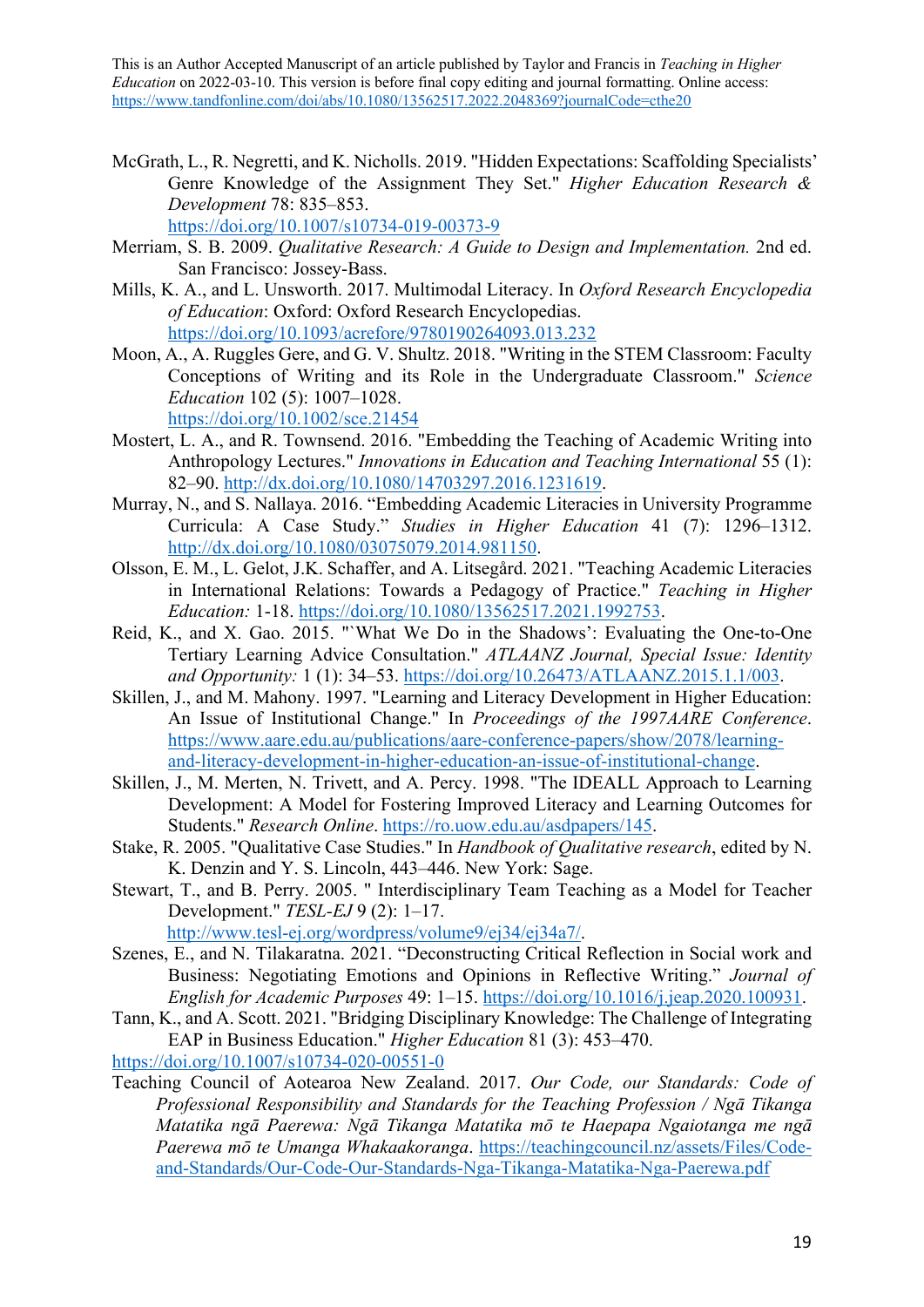- Thies, L. C. 2016. "Building Staff Capacity Through Reflecting on Collaborative Development of Embedded Academic Literacies Curricula." *Journal of University Teaching & Learning Practice* 13 (5): 1–25. https://ro.uow.edu.au/jutlp/vol13/iss5/19.
- Thies, L. C., A. Wallis, A. Turner, and L. Wishart. 2014. "Embedded Academic Literacies Curricula: The Challenges of Measuring Success." *Journal of Academic Language and Learning,* 8 (2): A43–A59. https://journal.aall.org.au/index.php/jall/article/view/301#:~:text=https%3A//journal.a all.org.au/index.php/jall/article/view/301
- Turner, J. 2004. " Language as Academic Purpose." *Journal of English for Academic Purposes* 3 (2): 95–109. https://doi.org/10.1016/S1475-1585(03)00054-7
- Wingate, U. 2015. *Academic Literacy and Student Diversity. The Case for Inclusive Practice.*  United Kingdom: Multilingual Matters.
- Wingate, U. 2018. "Academic Literacy Across the Curriculum: Towards a Collaborative Instructional Approach." *Language Teaching,* 51 (3): 349–364. https://doi.org/10.1017/S0261444816000264
- Wingate, U. 2019. "Achieving Transformation Through Collaboration: The Role of Academic Literacies." *Journal of Learning Development in Higher Education* (15): 1–9. https://doi.org/10.47408/jldhe.v0i15.566.
- Wingate, U., N. Andon, and A. Cogo. 2011. " Embedding Academic Writing Instruction into Subject Teaching: A Case Study." *Active Learning in Higher Education,* 12 (1): 69–81. https://doi.org/10.1177%2F1469787410387814
- Wingate, U., and C. Tribble. 2012. "The Best of Both Worlds? Towards an English for Academic Purposes/Academic Literacies Writing Pedagogy." *Studies in Higher Education* 37 (4): 481–495. https://doi.org/10.1080/03075079.2010.525630.
- Zappa-Hollman, S. 2018. "Collaborations Between Language and Content University Instructors: Factors and Indicators of Positive Partnerships." *International Journal of Bilingual Education and Bilingualism* 21 (5): 591–606. https://doi.org/10.1080/13670050.2018.1491946.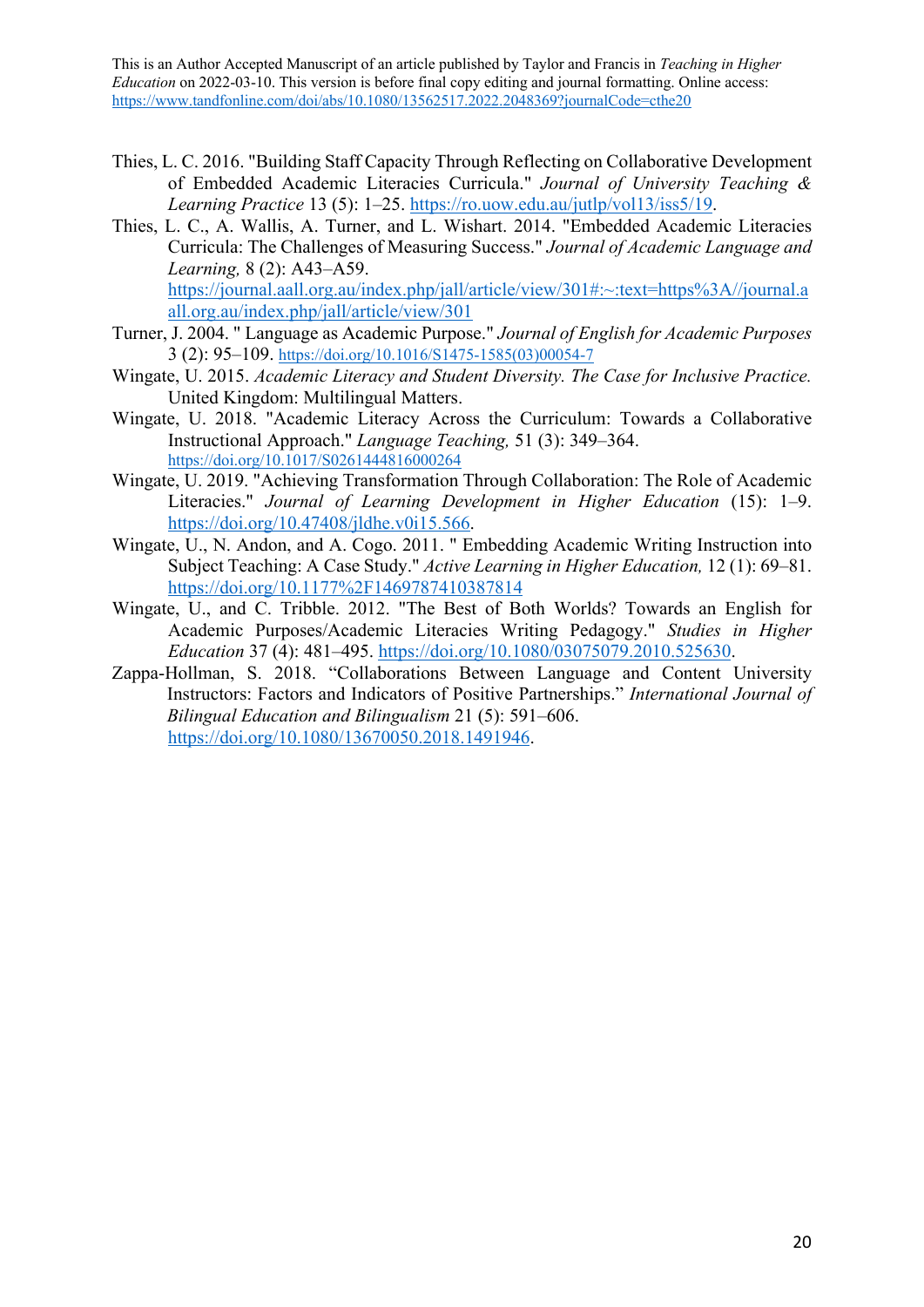# **Appendices**

|  |  | Appendix 1. A sample of approximate ratios of learning advisors to students |  |  |  |
|--|--|-----------------------------------------------------------------------------|--|--|--|
|  |  |                                                                             |  |  |  |

| Country                 | Sample ratios     | Source (as referenced) or correspondence with LAs                                                                                                                                                                                                                                                                                                                                                               |  |  |
|-------------------------|-------------------|-----------------------------------------------------------------------------------------------------------------------------------------------------------------------------------------------------------------------------------------------------------------------------------------------------------------------------------------------------------------------------------------------------------------|--|--|
|                         | (LAs to students) | (at specific institutions)                                                                                                                                                                                                                                                                                                                                                                                      |  |  |
| Aotearoa/New<br>Zealand | 1:1,740           | · Auckland University of Technology Annual<br>2020<br>(Auckland<br>University<br>Report<br><sub>of</sub><br>Technology, 2020).<br>Auckland University of Technology Library<br>staff academic profiles webpages viewed Nov 1,<br>2021<br>United Institute of Technology<br>• Western Institute of Technology at Taranaki<br>• Victoria University of Wellington<br>• Nelson Marlborough Institute of Technology |  |  |
| Australia               | 1:3,600           | · Academic Language Learning centres/units -<br>Australian universities, 2020-2021 (Ashton Hay<br>et al., 2021)                                                                                                                                                                                                                                                                                                 |  |  |
| Canada                  | 1:4,560           | Collége communautaire du Nouveau-brunswick<br>- Campus de Dieppe<br>Conestoga College<br>Lethbridge College<br>McGill University<br>$\bullet$<br><b>Mount Royal University</b><br>$\bullet$<br>• Sheridan College<br>St. Mary's University (Calgary)<br>• University of Guelph                                                                                                                                  |  |  |
| Scotland                | 1:5,770           | Glasgow Caledonian University<br>$\bullet$<br>Strathclyde University<br>$\bullet$<br>• University of Glasgow                                                                                                                                                                                                                                                                                                    |  |  |
| <b>UK</b>               | 1:4,240           | <b>Bangor University</b><br>$\bullet$<br>Canterbury Christchurch University<br>St George's, University of London<br><b>Teesside University</b><br>$\bullet$<br>The University of Law<br>University College of Estate Management<br>$\bullet$<br>• University of Hull<br>University of Plymouth                                                                                                                  |  |  |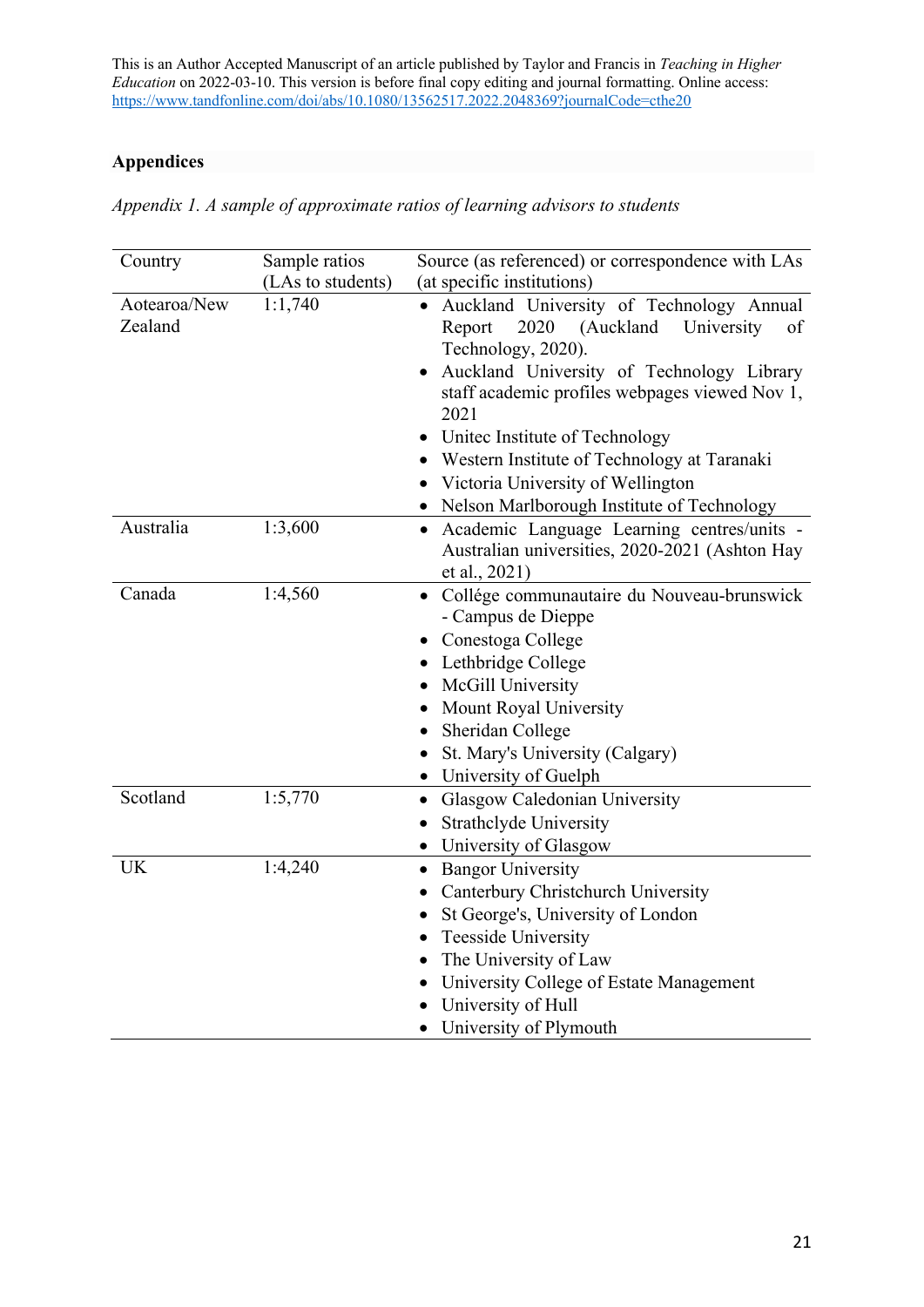*Appendix 2. A coding scheme for text analysis (adapted from Szenes and Tilakaratna, 2021)*

| <b>Coding scheme</b>                                    |                                |
|---------------------------------------------------------|--------------------------------|
| Inscribed attitude                                      | black bold font                |
| Invoked attitude                                        | italics                        |
| Targets (what gets appraised)                           | underlined                     |
| Valence (the positive or negative charging)             | '+' for positive evaluation    |
|                                                         | '-' for negative evaluation    |
| Modifying the force or focus of evaluation with choices | <b>Black bold italics</b>      |
| within the sub-system of GRADUATION                     |                                |
| Specific choices within the sub-system of APPRAISAL     | Square brackets e.g. [+affect] |
| Embedded clauses                                        | [[]]                           |